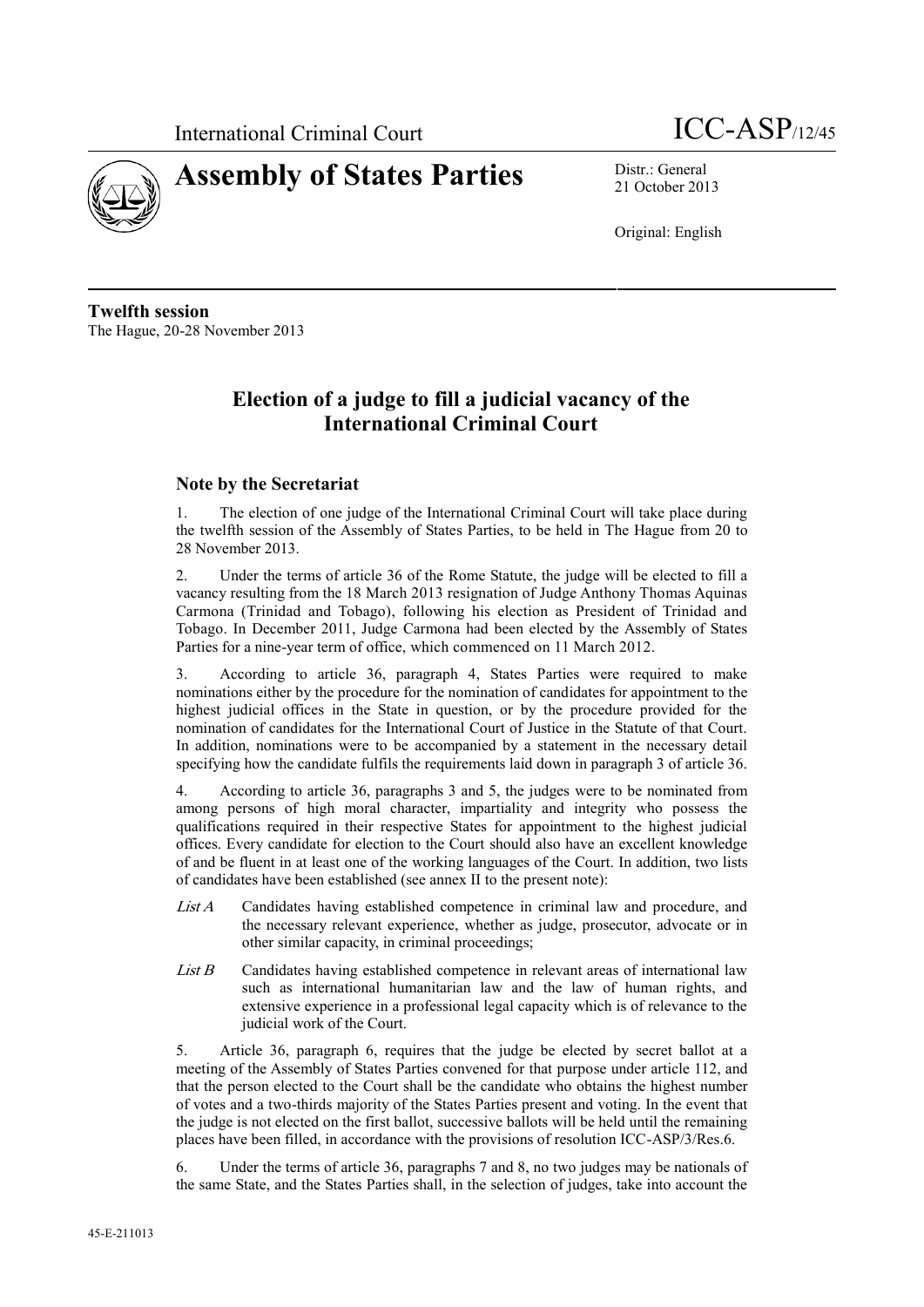need, within the membership of the Court, for the representation of the principal legal systems of the world; equitable geographical representation; and a fair representation of female and male judges. In addition, States Parties are required to take into account the need to include judges with legal expertise on specific issues, including, but not limited to, violence against women or children.

7. The Assembly of States Parties, at the 6th plenary meeting of its third session, on 10 September 2004, adopted resolution ICC-ASP/3/Res.6 relating to the procedure for the nomination and election of the judges of the International Criminal Court. Furthermore, the Assembly of States Parties, at the 9th plenary meeting of its resumed fifth session, on 1 February 2007, adopted resolution ICC-ASP/5/Res.5 containing an amendment to operative paragraph 27 of resolution ICC-ASP/3/Res.6.

8. In accordance with paragraph 13 of that resolution, the nomination period was opened on 28 August 2013, by a decision of the Bureau of the Assembly of States Parties. By the closing date of 8 October, the Secretariat had received two nominations.

9. Furthermore, in accordance with paragraph 27 (d) of that resolution, "[i]f at the time of the election a regional or gender minimum voting requirement is not fulfilled, only candidates that can satisfy any of the underrepresented regional minimum voting requirements as well as the underrepresented gender minimum voting requirement can be nominated." Given this provision and taking into account the minimum voting requirement applicable to the Group of Latin American and Caribbean States, only candidates from this region could be nominated for the election.

10. As required by paragraph 8 of the same resolution, the Secretariat of the Assembly of States Parties placed the nominations of candidates for judge, together with the accompanying statements referred to in article 36 of the Statute and other supporting documentation, on the Internet web site of the International Criminal Court<sup>1</sup> as soon as possible after they were received. The curriculum vitae of the candidate presented by the Government of Uruguay was updated on 24 October 2013.

11. In accordance with paragraph 9 of resolution ICC-ASP/3/Res.6, a list in English alphabetical order of all persons nominated, with accompanying documents, is contained in the present note. Three additional lists are provided in further annexes containing the names of the candidates organized according to list A or B (annex II), by regional group (annex III) and by gender (annex IV).

12. The procedure to be followed for the election of one judge is laid down in paragraphs 15 to 25 and paragraph 27 of resolution ICC-ASP/3/Res.6.

13. A guide for the election to fill a judicial vacancy is contained in document ICC-ASP/12/46.

<sup>&</sup>lt;sup>1</sup> http://www.icc-cpi.int, under Assembly of States Parties.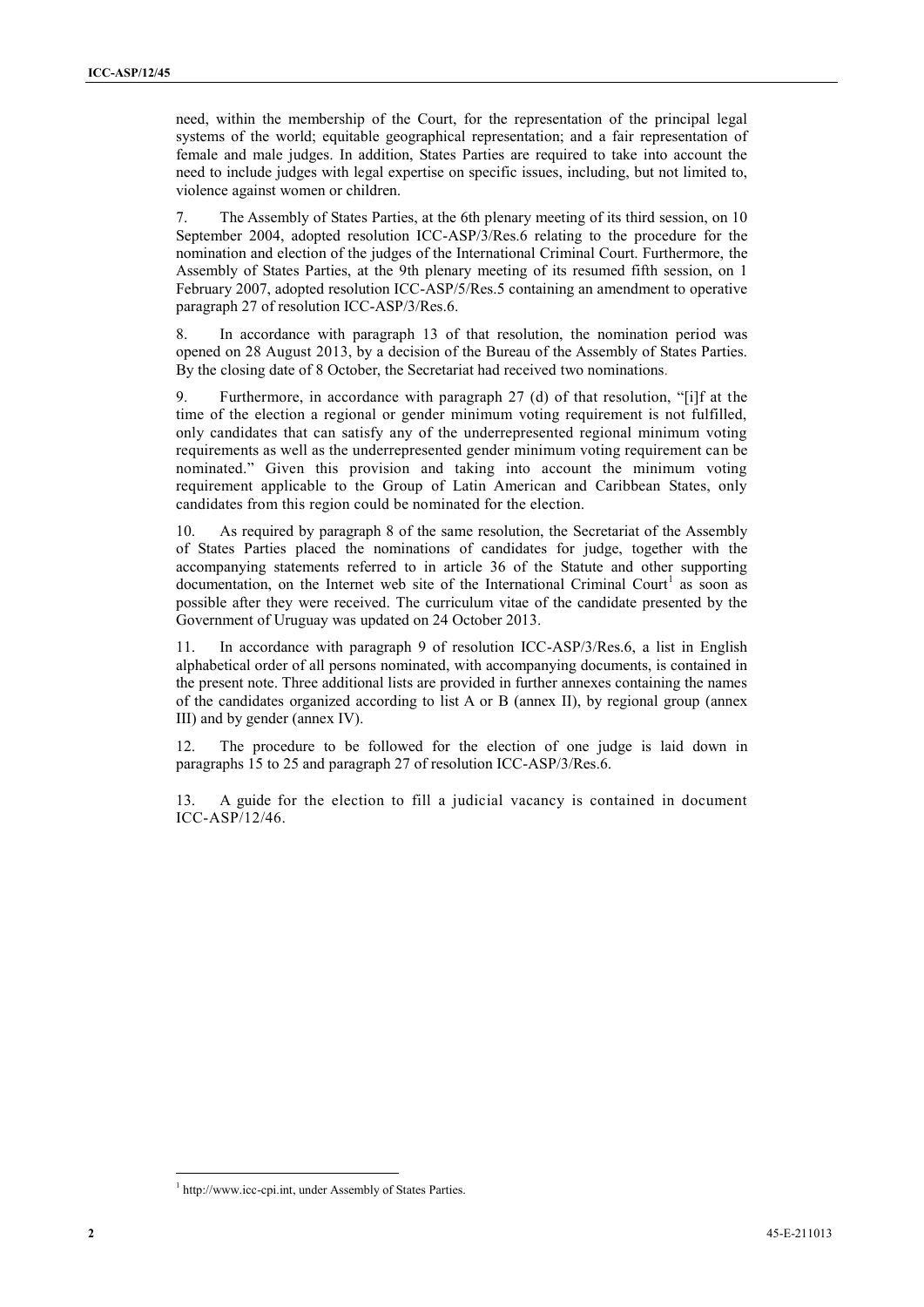## **Annexes**

# *Contents*

|    |                                                                              | Page           |  |
|----|------------------------------------------------------------------------------|----------------|--|
|    | Annex I: Alphabetical list of candidates (with statements of qualifications) | $\overline{4}$ |  |
|    |                                                                              | 4              |  |
| 2. |                                                                              | - 13           |  |
|    | Annex II: List of candidates organized according to lists A and B            | 21             |  |
|    |                                                                              | 21             |  |
|    |                                                                              | 21             |  |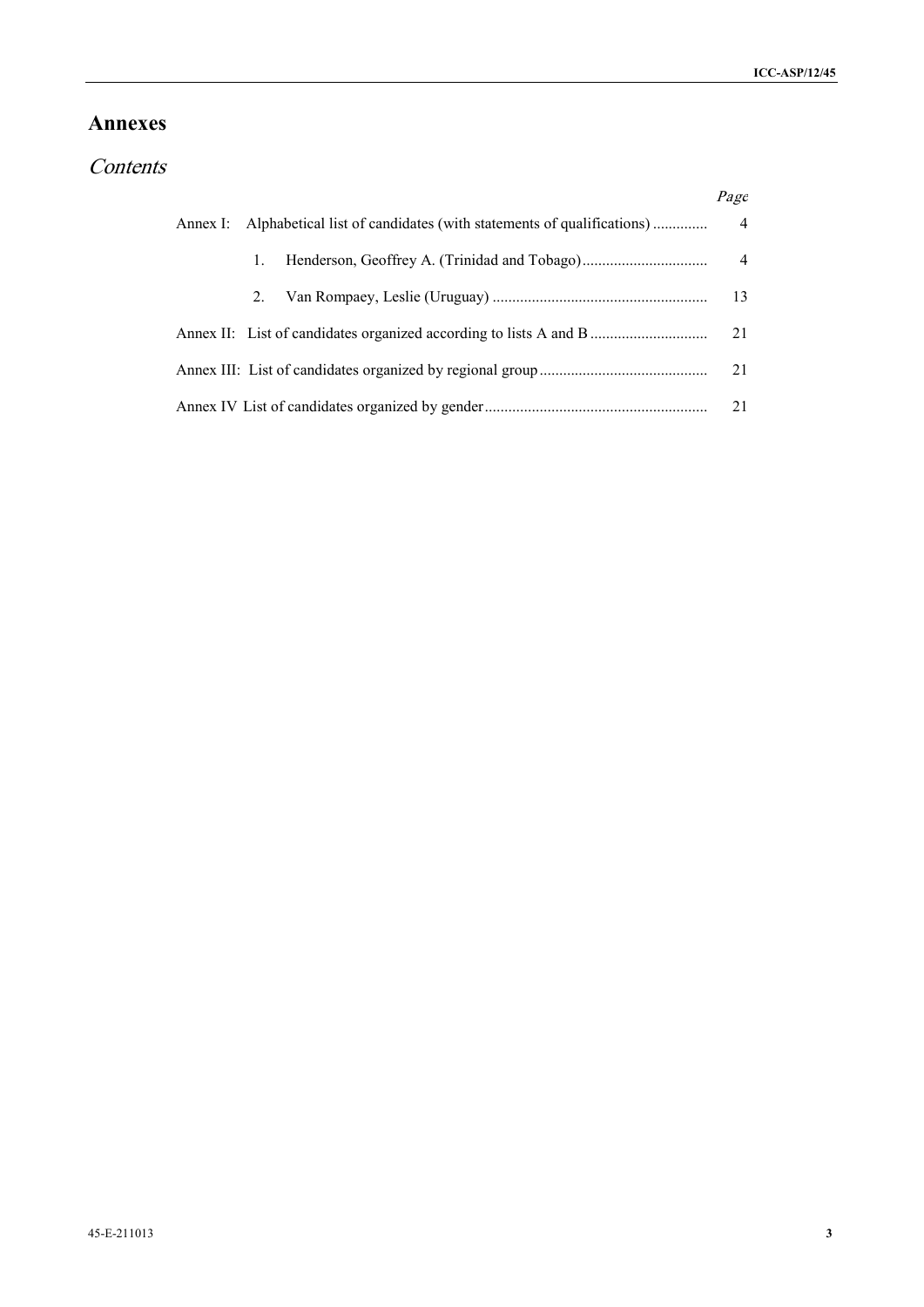## **Annex I**

## **Alphabetical list of candidates (with statements of qualifications)**

## **1. Henderson, Geoffrey A. (Trinidad and Tobago)**

[Original: English]

#### **Note verbale**

The Permanent Mission of the Republic of Trinidad and Tobago to the United Nations presents its compliments to the Secretariat of the Assembly of States Parties to the Rome Statute of the International Criminal Court (ICC) and has the honour to advise that the Government of Trinidad and Tobago has nominated Justice Geoffrey A. Henderson, Judge of the Supreme Court of Trinidad and Tobago to fill the vacancy on the International Criminal Court (ICC) due to the resignation of former Judge Anthony Thomas Aquinas Carmona, who was elected as President of the Republic of Trinidad and Tobago in March of this year. The elections will take place during the twelfth session of the Assembly of States Parties (ASP) to the Rome Statute of the ICC ("the Rome Statute") to be held in The Hague, Kingdom of the Netherlands, from November 20 to 28, 2013.

The Permanent Mission of the Republic of Trinidad and Tobago has the further honour to advise that the nomination is submitted in accordance with the provisions of Article 36, paragraph 3(b) of the Rome Statute which provides that every candidate for election to the Court shall:

"have established competence in criminal law and procedure, and the necessary relevant experience whether as judge, prosecutor, advocate or in other similar capacity, in criminal proceedings."

The Government of Trinidad and Tobago attaches tremendous importance to the candidature of Justice Henderson for election as a Judge of the ICC, in keeping with Trinidad and Tobago's long standing support for this tribunal which predates the adoption and entry into force of the Rome Statute.

The Government of Trinidad and Tobago is of the view that at this critical stage in its development, where additional requests are being made for the Court to exercise its jurisdiction with respect to crimes listed under the Rome Statute, the ICC should be composed of judges who adequately meet all of the criteria laid down in the Rome Statute.

The Government of Trinidad and Tobago is therefore strongly convinced that Justice Henderson is a person of high moral character, impartiality and integrity and possesses the qualifications for appointment to the highest judicial offices in Trinidad and Tobago. It is also satisfied that if elected, Justice Henderson would make an invaluable contribution to the ICC given his tremendous knowledge and wealth of experience in the field of criminal law and procedure obtained both as a prosecutor and as a judge.

The Statement of Qualifications and the Curriculum Vitae of Justice Henderson are attached to this note verbale.

In the light of the foregoing, the Permanent Mission of Trinidad and Tobago requests the Secretariat of the ASP to bring this matter to the attention of States Parties to the Rome Statute of the ICC.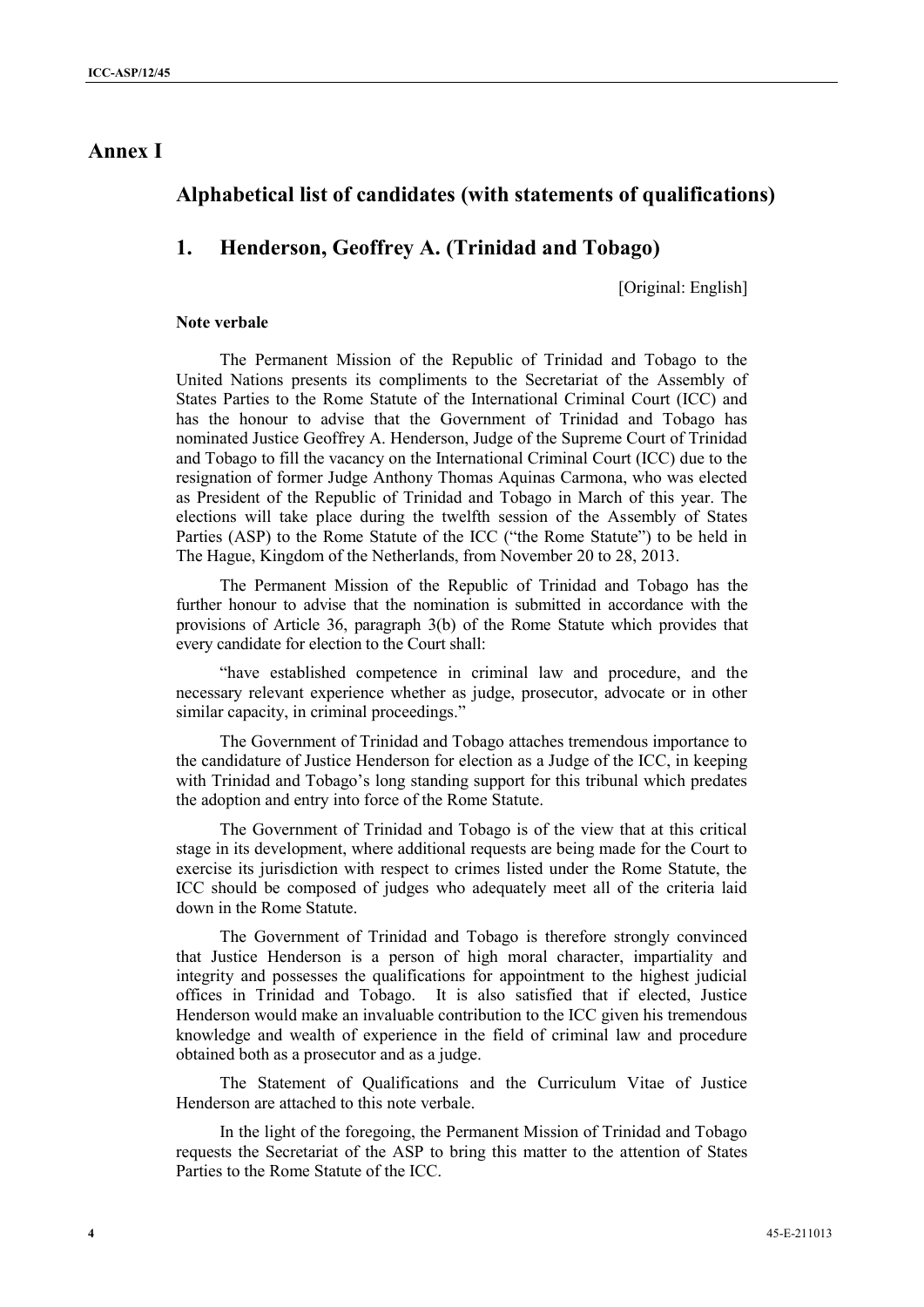#### **Statement of qualifications**

*This statement is submitted in accordance with the provisions of article 36, paragraph 4(a) of the Rome Statute of the International Criminal Court and paragraph 6 of resolution ICC-ASP/3/Res.6.*

Justice Geoffrey A. Henderson is the candidate of the Republic of Trinidad and Tobago for election as a Judge of the International Criminal Court.

The candidate satisfies the provisions of article 36, paragraph 3(a) of the Rome Statute as an individual of high moral character, impartiality and integrity and possesses the qualifications for appointment to the highest judicial offices in Trinidad and Tobago.

Justice Henderson meets fully the requirements of article 36, paragraph 3(b) of the Rome Statute which provides that: "every candidate shall have established competence in criminal law and procedure, and the necessary relevant experience, whether as judge, prosecutor, advocate or in other similar capacity, in criminal proceedings."

The candidate therefore fulfills the requirements relevant to election as a judge under List A pursuant to article 36, paragraph 5 of the Rome Statute. The candidate's experience and qualifications are based on his considerable experience, training and demonstrated competence in criminal law and criminal procedure for over twenty-three (23) years.

He served as a Prosecutor at different levels in the Office of the Director of Public Prosecutions of Trinidad and Tobago, eventually rising to the position of Director of Public Prosecutions.

Additionally, in a landmark case in the criminal jurisprudence of Trinidad and Tobago, as Director of Public Prosecutions, he successfully argued for the introduction of victim impact statements at the sentencing stage in a criminal trial. It should be noted that this procedure is now routinely done in criminal cases in the jurisdiction.

In his present post as a Judge of the Supreme Court of Trinidad and Tobago, Justice Henderson has adjudicated over many complex criminal cases involving single and multiple accused persons of: murder, attempted murder, manslaughter, rape, incest, sexual offences, dangerous drugs, firearm and ammunition offences and other crimes.

As a Prosecutor, the candidate was involved in national and regional training workshops of Prosecutors by participating either as a presenter or participant.

Justice Henderson, as a board member of the Judicial Education Institute of Trinidad and Tobago, continues to make a contribution to judicial education in Trinidad and Tobago.

The candidate has also represented Trinidad and Tobago at several international conferences on crime prevention and criminal justice.

Both in his capacity as a former Prosecutor as well as in his current portfolio as a Judge of the Supreme Court of Trinidad and Tobago, Justice Henderson would have presided over or prosecuted cases involving violence against women and children.

**\_\_\_\_\_\_\_\_\_\_\_**

The candidate is fluent in one of the working languages of the Court.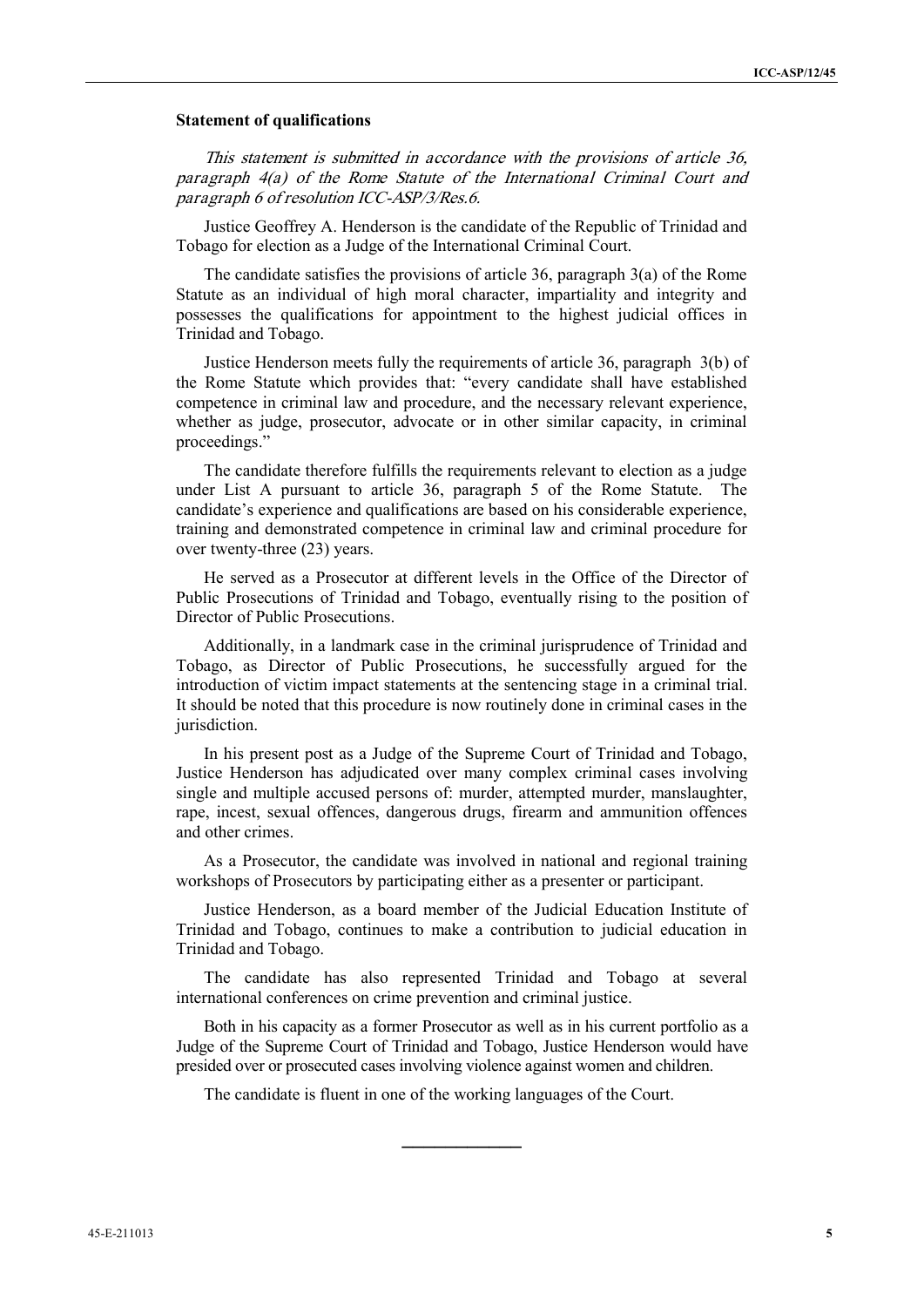## **Personal data**

| Date of Birth:<br>Marital Status:<br>Dependents: | 4 February 1961<br>Married<br>Son and two daughters                                                                         |
|--------------------------------------------------|-----------------------------------------------------------------------------------------------------------------------------|
| <b>Qualifications</b>                            |                                                                                                                             |
| 1989                                             | Admitted to practice in the Supreme Court of<br>Trinidad and Tobago                                                         |
| 1989                                             | <b>Legal Education Certificate</b><br>Sir Hugh Wooding Law School, Trinidad                                                 |
| 1987                                             | Bachelor of Laws<br>University of the West Indies, Cave Hill, Barbados                                                      |
| 1984                                             | Bachelor of Arts (Sociology with minor in History)<br>(Honours)<br>University of the West Indies, Saint Augustine, Trinidad |

### **Professional experience**

| 2009 - Present    | High Court Judge Supreme Court of Trinidad and Tobago |
|-------------------|-------------------------------------------------------|
| $2002 - 2008$     | Director of Public Prosecutions                       |
| $2001$ (Aug-Sept) | Ag. Deputy Director of Public Prosecutions            |
| 1998 - 2002       | <b>Assistant Director of Public Prosecutions</b>      |
| 1996 - 1998       | Senior State Counsel (Office of the DPP)              |
| 1995 - 1996       | State Counsel III (Office of the DPP)                 |
| 1994 - 1995       | State Counsel II (Office of the DPP)                  |
| 1992 - 1994       | State Counsel I (Office of the DPP)                   |
| 1990 - 1992       | Temporary State Counsel I (Office of the DPP)         |
| 1989 - 1990       | Trust Officer, N.C.B. Trust Co. (T&T) Ltd.            |
|                   |                                                       |

### **Professional representations and responsibilities**

| Jan. $2009$ – present |                   | Includes jurisdiction to preside over jury trials of |  |  |  |  |
|-----------------------|-------------------|------------------------------------------------------|--|--|--|--|
|                       | serious offences. |                                                      |  |  |  |  |

 As High Court Judge, sits with a jury trying serious and complex criminal cases involving single and multiple accused persons of: murder, attempted murder, manslaughter, rape, and incest and other sexual offences, dangerous drugs, firearm and ammunition offences.

 As a High Court Judge, exercises jurisdiction over all indictable matters coming before the High Court. The High Court forms one branch of the Supreme Court of Judicature of Trinidad and Tobago. It exercises criminal and civil jurisdiction. In its criminal jurisdiction treason and other serious criminal matters are heard and determined. The High Court considers the grant of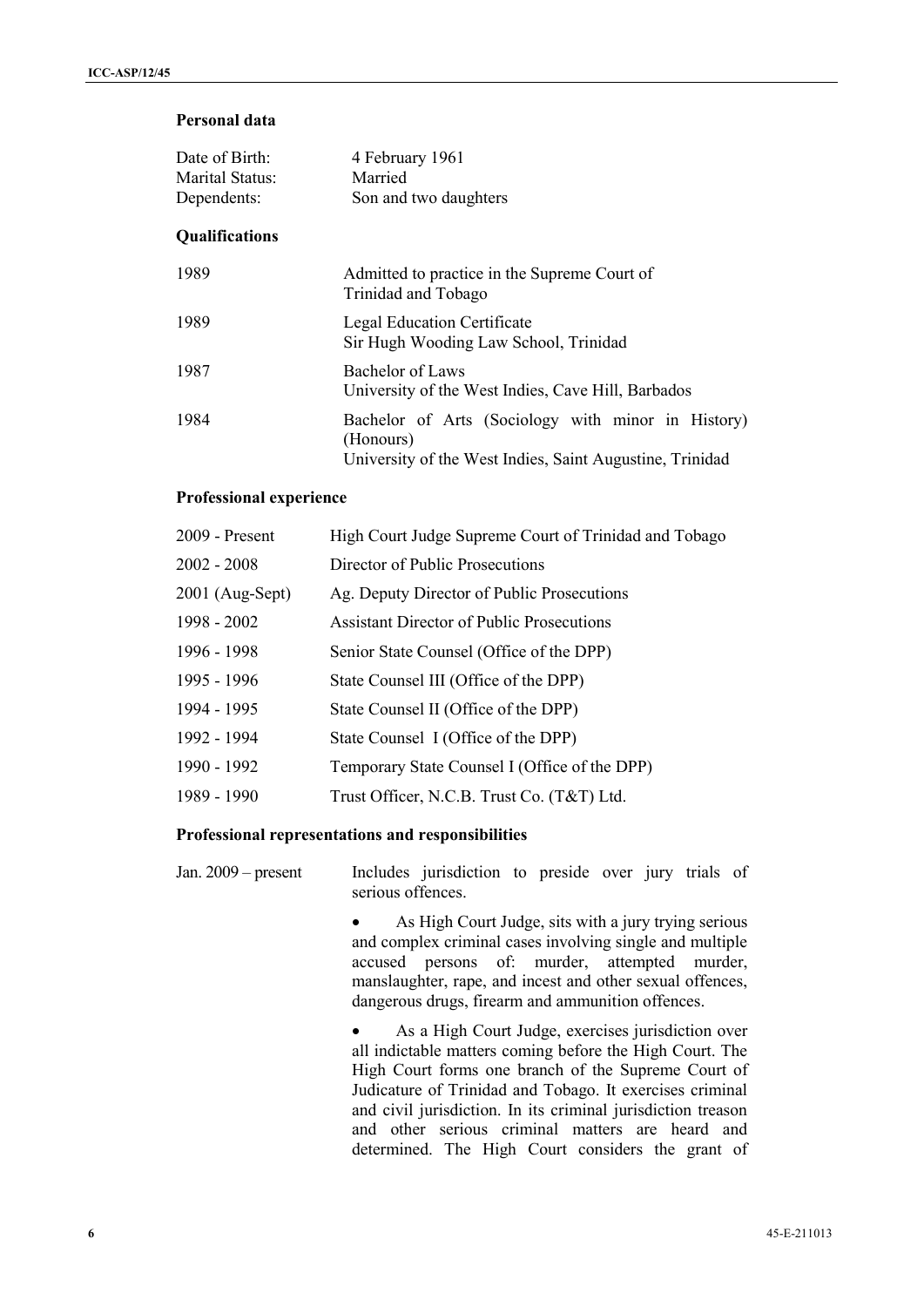|                       | interception of communication orders, restraint and<br>confiscation orders and considers bail applications.                                                                                                                                                             |
|-----------------------|-------------------------------------------------------------------------------------------------------------------------------------------------------------------------------------------------------------------------------------------------------------------------|
| Jul. 2002 - Dec. 2008 | As Director of Public Prosecutions was constitutionally<br>responsible for instituting, continuing and discontinuing<br>prosecutions of all criminal matters at the Magistrates'<br>Court, the High Court, the Court of Appeal and the Privy<br>Council. This involved: |
|                       | Advising the police on lines of investigation and<br>formulating appropriate charges when necessary;                                                                                                                                                                    |
|                       | As head of chambers, instructing and guiding<br>attorneys on both litigation and non-litigation matters;                                                                                                                                                                |
|                       | Responsible for perusing all dockets and signed all<br>indictments in matters triable before a judge and jury at the<br>High Court;                                                                                                                                     |
|                       | Responsible for appeals in all criminal matters at<br>both the Court of Appeal and at the Privy Council;                                                                                                                                                                |
|                       | Argued appeals before the Court of Appeal;                                                                                                                                                                                                                              |
|                       | Exercised oversight over court prosecutors of the<br>Court and Process Division, Trinidad and Tobago Police<br>Service.                                                                                                                                                 |
| Sept. 2001- Jun. 2002 | Officer-in-Charge, San Fernando Office of the Director<br>of Public Prosecutions:                                                                                                                                                                                       |
|                       | Represented the State in criminal litigation in all<br>Courts in Trinidad and Tobago;                                                                                                                                                                                   |
|                       | Prosecuting Attorney representing the Chief of<br>Defence Staff at Court Martial Proceedings;                                                                                                                                                                           |
|                       | Advised the Director of Public Prosecutions, the<br>Police and some other Government Agencies on criminal<br>matters;                                                                                                                                                   |
|                       | Assigned work to and supervised junior Attorneys<br>in the Office of the Director of Public Prosecutions;                                                                                                                                                               |
|                       | Provided trial advocacy training of junior<br>Attorneys in the Office of the Director of Public<br>Prosecutions;                                                                                                                                                        |
|                       | Prepared workshops and delivered lectures to Police<br>Officers in the law of evidence as well as criminal practice<br>and procedure;                                                                                                                                   |
|                       | Provided<br>organizational<br>professional<br>and<br>assistance in training workshops conducted by State and<br>Foreign Agencies for Police Officers and others involved<br>in narcotic interdiction;                                                                   |
|                       | Advised the Legislation Review Committee of the<br>Ministry of the Attorney General and Legal Affairs on draft<br>legislation which impacted on the criminal justice system.                                                                                            |

Such legislation included The Justice Protection Act and its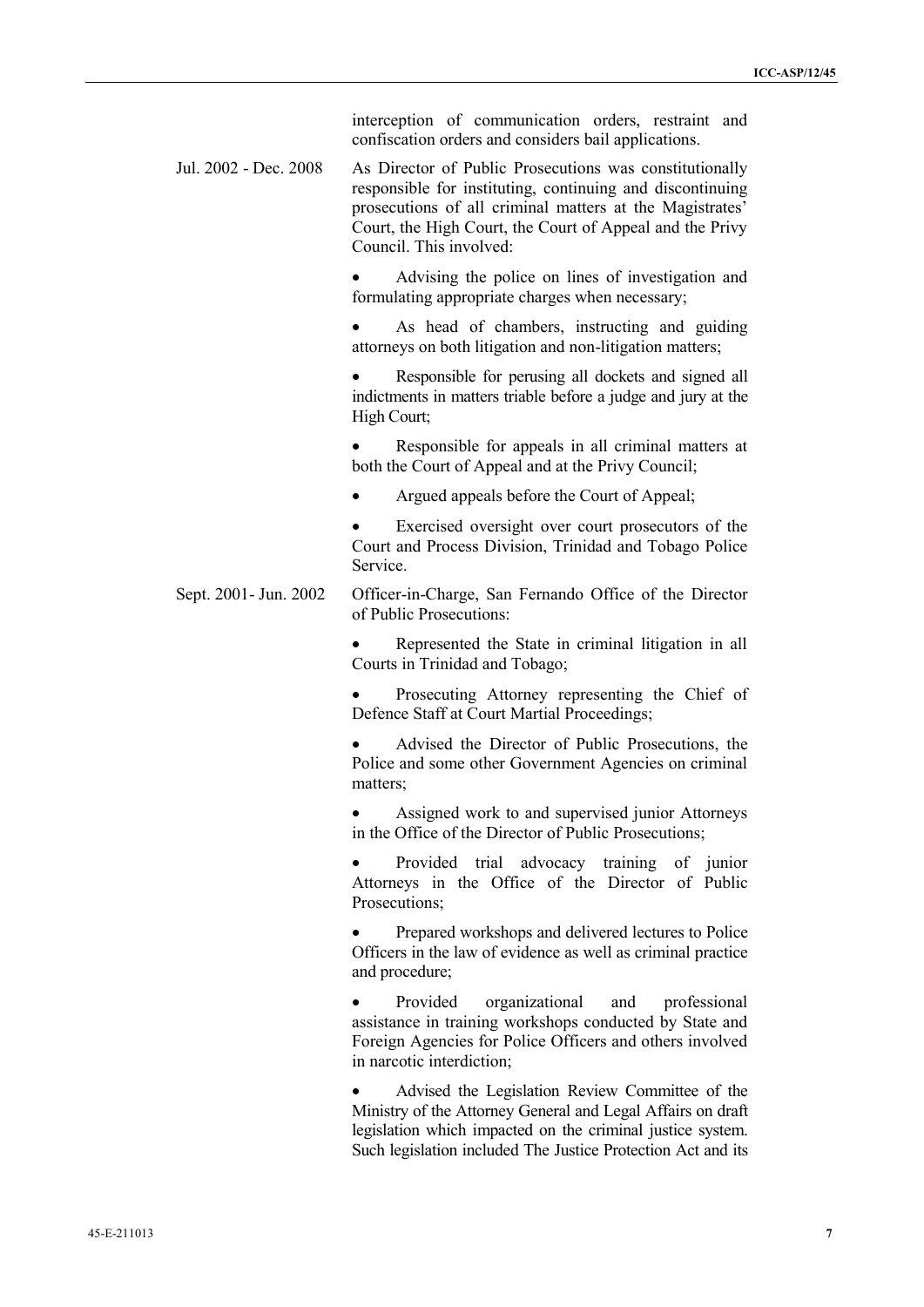regulations (it provides a legislative basis for witness protection and the protection of justice officials).

## **Membership on boards / committees**

| Nov. $2011$ – present  | Chairman, Steering Committee for the Pilot Project of the<br>Drug Treatment Court:                                                                                                                                                                                                                                                                        |  |  |  |
|------------------------|-----------------------------------------------------------------------------------------------------------------------------------------------------------------------------------------------------------------------------------------------------------------------------------------------------------------------------------------------------------|--|--|--|
|                        | Chairs<br>multi-disciplinary<br>committee<br>of<br>a a<br>stakeholder agencies that is responsible for the roll out<br>and monitoring of Drug Treatment Courts;                                                                                                                                                                                           |  |  |  |
|                        | Worked as part of a team that developed a policy<br>document, policies, procedures and protocols for Drug<br>Treatment Courts;                                                                                                                                                                                                                            |  |  |  |
|                        | Together with the team, implemented the new<br>problem-solving Drug Treatment Court Pilot Project in<br>Trinidad and Tobago;                                                                                                                                                                                                                              |  |  |  |
|                        | Engaged in monitoring the Drug Pilot Court Pilot<br>Project;                                                                                                                                                                                                                                                                                              |  |  |  |
|                        | Currently developing a policy document for the<br>Juvenile Drug Treatment Court Pilot Project.                                                                                                                                                                                                                                                            |  |  |  |
| June $2009$ – present  | Board Member, Judicial Education Institute of Trinidad and<br>Tobago:                                                                                                                                                                                                                                                                                     |  |  |  |
|                        | The Judicial Education Institute provides training and<br>educational programmes for judicial officers, court<br>administrators and support staff. This assists the Judiciary<br>to perform in a manner that upholds its independence and<br>integrity and ensures public trust and confidence.                                                           |  |  |  |
| Sept. 2001 - Jan. 2009 | Member, National Drug Council of Trinidad and Tobago:                                                                                                                                                                                                                                                                                                     |  |  |  |
|                        | The national agency which provides the Government of<br>Trinidad and Tobago with policy advice on all matters<br>related to drug control. It also provides a forum for<br>stakeholders at the highest level to exchange information<br>and make decisions for demand reduction, supply control,<br>security issues, enforcement and financial monitoring. |  |  |  |
|                        | Member, Advisory Committee on the Power of Pardon:                                                                                                                                                                                                                                                                                                        |  |  |  |
|                        | The "Mercy Committee" is a constitutional body that<br>considers applications for pardon made by convicted<br>persons.                                                                                                                                                                                                                                    |  |  |  |
| Apr. 2001 - 2009       | A Representative of Trinidad and Tobago to the Inter-<br>American Drug Abuse Control Commission of the<br>Organization of American States.                                                                                                                                                                                                                |  |  |  |
| Oct. 2001              | Alternate to Director of Public Prosecutions on the Steering<br>Committee of the Judicial and Legal Service Job Evaluation<br>Exercise.                                                                                                                                                                                                                   |  |  |  |
| May 1998 -1999         | Office of the Director of Public Prosecutions'<br>representative on Working Group on the Regional Justice<br>Protection Programme:                                                                                                                                                                                                                        |  |  |  |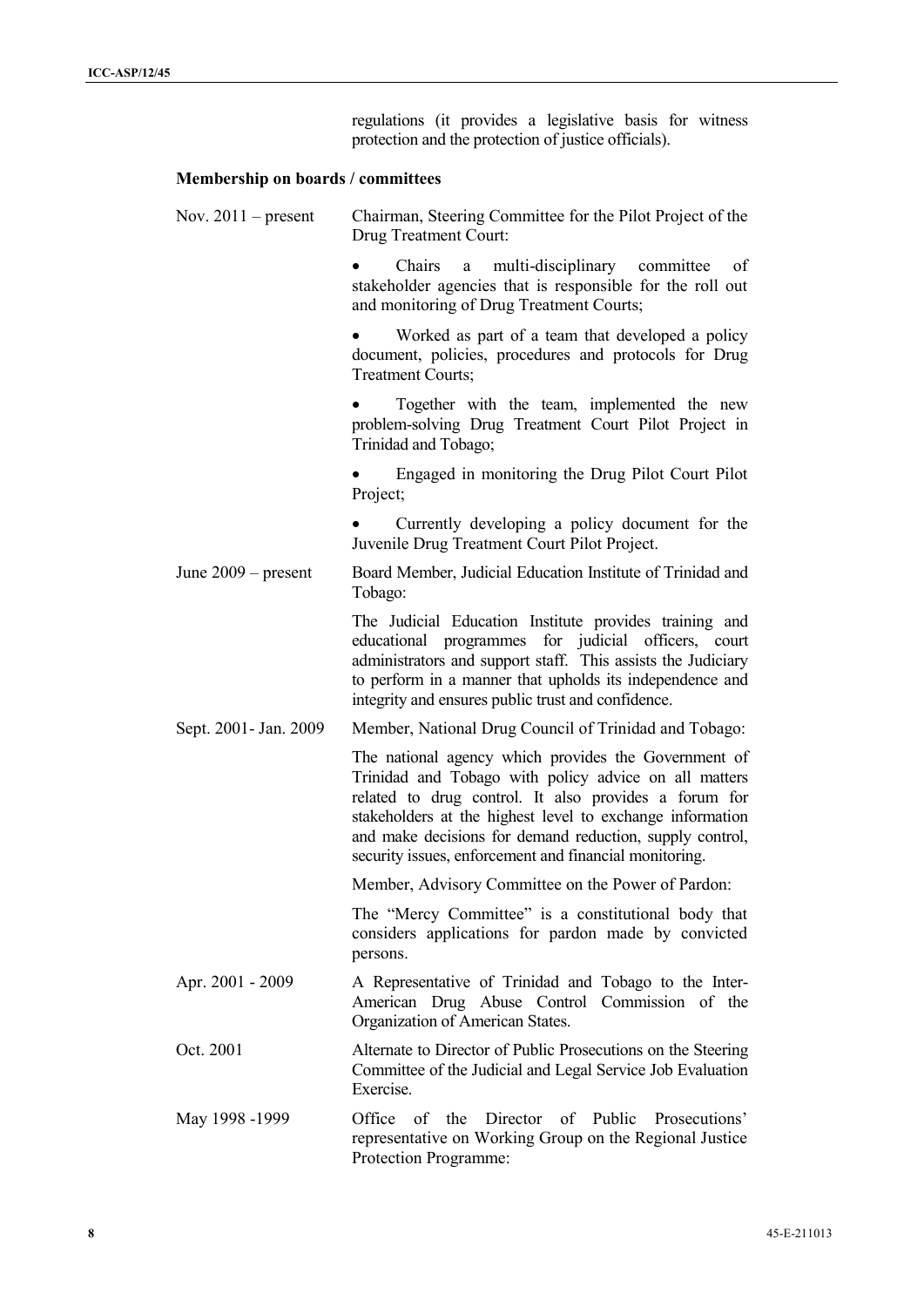Member of the team that developed the regional witness protection programme, as well as the national witness protection programme.

Oct. 1992 - Dec. 1992 Member, Working Group on Alleged Corrupt Practices in the Public Service of Trinidad and Tobago.

#### **Judicial education institute: judges' continuing education seminars**

- 2013 Judgment Writing and Unconscious Bias
- 2012 The evolving role of the Judge
- 2011 Emerging Technologies: Implications for the Courts of the Republic of Trinidad and Tobago
- 2010 The Emergence of Caribbean Jurisprudence through Judicial Reasoning
- 2009 Summing Up for Criminal Judges

#### **Other related professional activities**

- 1998 2001 Associate Tutor, Evidence, Hugh Wooding Law School.
- 2001 Associate Tutor, Criminal Practice and Procedure, Hugh Wooding, Law School.
- 1990 1995 Tutor, Banking Law, Institute of Business Studies.

#### **Some conferences/workshops attended**

- Apr. 2013 Implementing a Drug Treatment Court as an alternative to incarceration for Drug Dependent offenders, Bridgetown, Barbados.
- Feb. 2012 Canadian Association of Drug Treatment Court Professionals, Toronto, Canada.
- Oct. 2011 Implementing Drug Treatment Courts as an alternative to incarceration, Port of Spain, Trinidad.
- May 2010 Commonwealth Judicial Education Institute Dalhousie Law School. Univ. of Nova Scotia – Fellow, Commonwealth Judicial Education Institute.
- Apr. 2008 Regional Training Workshop for Prosecutors Hamilton, Bermuda.
- Mar. 2008 Capital Development Workshop, Securities Exchange Commission, Port of Spain, Trinidad and Tobago.
- Feb. 2008 Conference of Directors of Public Prosecutions, Kingston, Jamaica.
- Jun. 2007 Facilitator, Investigating Financial Crimes, St. Georges, Grenada.
- Sept. 2006 International Association of Prosecutors Annual Conference, Paris, France
- Sept. 2005 Commonwealth Law Conference, London.
- Feb. 2005 Inaugural Conference of CARICOM Directors of Public Prosecutions, Barbados.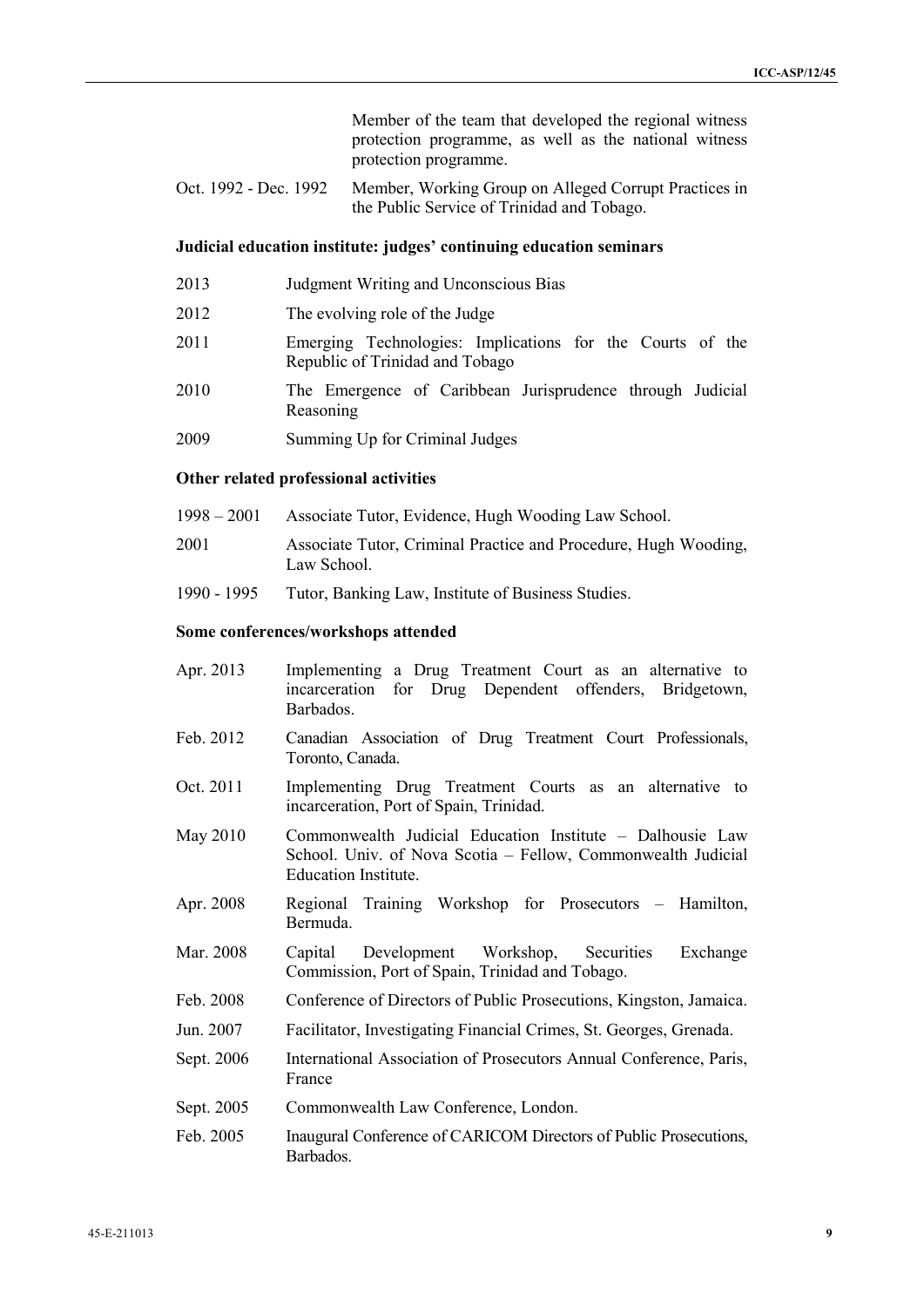- Oct. 2004 Facilitator, Regional Conference on Corruption Montego Bay, Jamaica. Feb. 2004 World Summit of Prosecutors for Attorneys General and Heads of Prosecutions, La Antigua, Guatemala. Aug. 2003 International Association of Prosecutors Annual Conference, Washington D. C. May 2003 Facilitator, Barbados Regional Conference on Combating Trans national and Complex Crimes in the 21<sup>st</sup> Century. Sept. 2002 International Association of Prosecutors, London. Nov. 2002 Assist and Advise Attorney General of Trinidad and Tobago on Model Draft Legislation on the Modernisation of the Law of Evidence at  $6<sup>th</sup>$  Ordinary Meeting of the Legal Affairs Committee Commonwealth Law Minister Meeting in Kingstown, St. Vincent and The Grenadines. Aug. 2001 Co-organizer and Facilitator, Workshop on "Dismantling Drug Trafficking Organizations" a three-day Workshop in Trinidad and Tobago by the Office of the Director of Public Prosecutions and United States Department of Justice. Apr. 2001 'Trainer' trainee, Advocacy Training Workshop conducted by the Law Association of Trinidad and Tobago and Gray's Inn, Trinidad and Tobago. Jun. 2000 Observer, Caribbean - US - European - Canada Ministerial Criminal Justice and Law Enforcement Conference, Trinidad and Tobago. Apr. 2000 Third Session of Trinidad and Tobago-Venezuela Mixed Commission on the Suppression, Control and Prevention of Illicit trafficking in Narcotic Drugs and Psychotropic Substances. Apr. 1997 Commonwealth Secretariat Expert Group Meeting for the Caribbean Region on Forensic Evidence in Drug Cases, St. Lucia. Apr. 1995 United States Information Agency International Visitor Programme, USA. **Workshops and seminar papers presented** Sept. 2013 "Prosecutorial Discretion and Caribbean Constitutionalism", Caribbean Association of Judicial Officers (CAJO), 3<sup>rd</sup> Biennial Conference, Bridgetown, Barbados. Apr. 2013 "Planning a Drug Treatment Court," paper, co-presented at Bridgetown Barbados. Feb. 2012 Paper presented on the "Drug Treatment Court Pilot Project in Trinidad and Tobago".
- Dec. 2010 Part of a team that developed and published a sentencing handbook for Judges and Magistrates.
- Apr. 2008 Regional Training Workshop for Prosecutors, Hamilton, Bermuda. Paper presented on the "Independence of the Prosecutor".
- Mar. 2008 Capital Development Workshop, Securities Exchange Commission, Port of Spain, Trinidad and Tobago. Paper presented on "Insider Trading".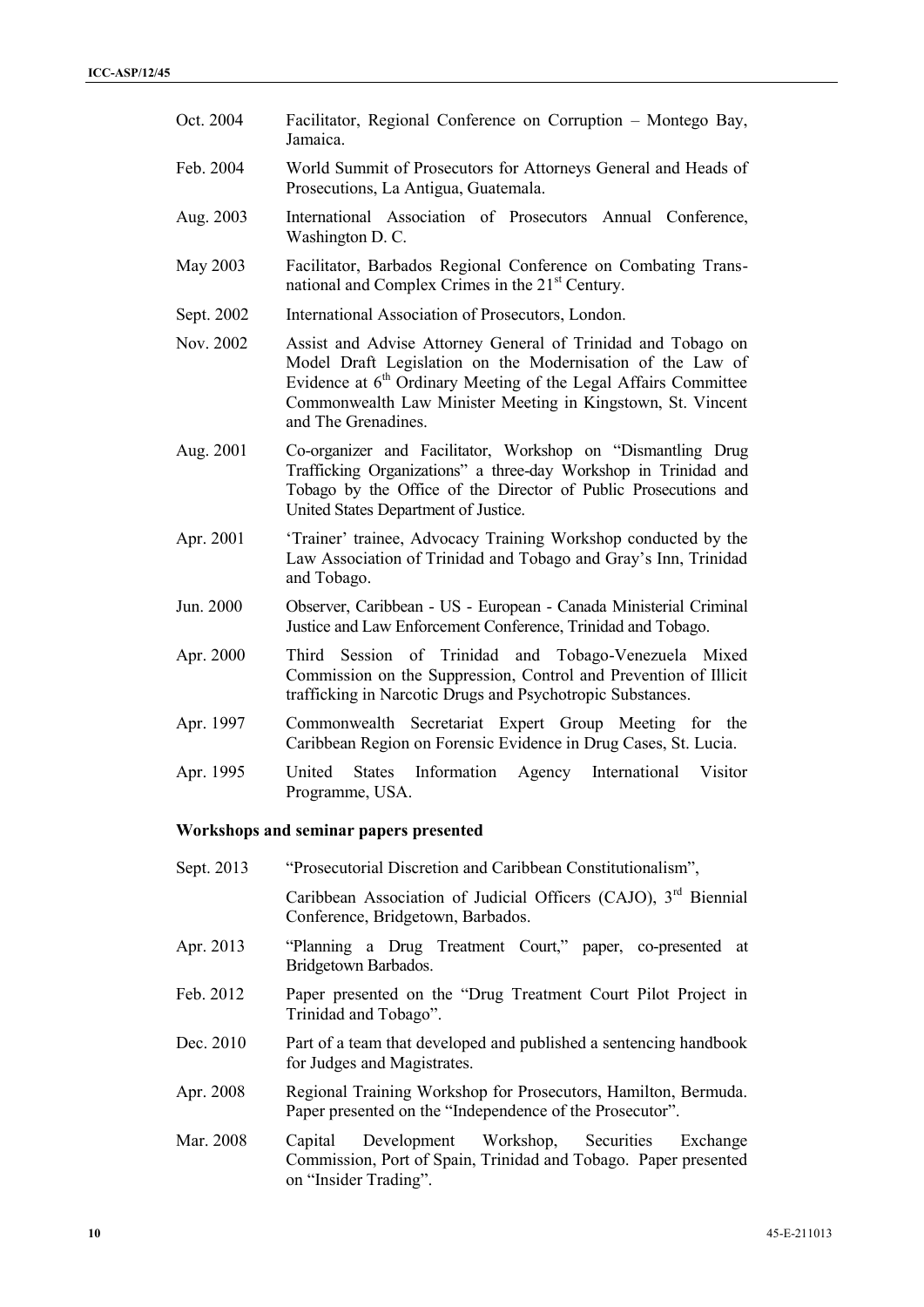| Feb. 2008 | Conference of Directors of Public Prosecutions, Kingston, Jamaica.<br>Paper presented on "The Independence of the Director of Public<br>Prosecutions".                                                        |
|-----------|---------------------------------------------------------------------------------------------------------------------------------------------------------------------------------------------------------------|
| Oct. 2004 | Prosecution of Complex Corruption Offences - Jamaica Regional<br>Conference on Corruption.                                                                                                                    |
| May 2003  | "Dismantling a Drug Trafficking Organisation: Dole Chadee Case<br>Study"                                                                                                                                      |
|           | "The Evidential Value of Material obtained by Electronic<br>Surveillance - The Common Law Position". Barbados Regional<br>Conference on Combating Trans-national and Complex Crimes in<br>the $21st$ Century. |
|           | "Use of Charts at Trials – The Legal Issues" Barbados Regional<br>Conference on Combating Trans-national and Complex Crimes in<br>the $21st$ Century.                                                         |
| Aug. 2001 | "Common Law Offence of Conspiracy as a tool to dismantle Drug<br>Trafficking Organisations", presented at Dismantling Drug<br>Trafficking Organization's Workshop.                                            |
| Jul. 2001 | "Judges Rules and the Taking of Caution Statements", Police Training<br>Seminars.                                                                                                                             |
| Apr. 1999 | "The Giving of Evidence in Criminal Trials", Police Training<br>Seminars.                                                                                                                                     |

## **Notable cases**

| The State vs. Leroy<br>Andrews (2006)<br>(Unreported)                                           | Successfully argued for the introduction of victim<br>impact statements at the sentencing stage in a<br>criminal trial. This is now routinely done.                                                                                                                                                                             |
|-------------------------------------------------------------------------------------------------|---------------------------------------------------------------------------------------------------------------------------------------------------------------------------------------------------------------------------------------------------------------------------------------------------------------------------------|
| Bhola vs. The<br>State (2006) 68<br>WIR 449                                                     | A successful prosecution of police officers who<br>extorted money from civilians.                                                                                                                                                                                                                                               |
| Brown and Isaac<br>vs. The State<br>(2003) 62 WIR 440                                           | A gang killing.                                                                                                                                                                                                                                                                                                                 |
| The State vs.<br>Philbert Foster<br>and Brown<br>Campbell (2002)<br>(Unreported)                | First successful prosecution for murder where the<br>victim was an unidentified homeless man.                                                                                                                                                                                                                                   |
| The State vs.<br>Garfield Joseph<br>and The State vs.<br><b>Anthony Centeno</b><br>(Unreported) | Advanced the rights of two homicide victims<br>(deceased), whose offenders were given non-<br>custodial sentences. Both cases were appealed and<br>the offenders sentenced to terms of imprisonment.<br>These represent the first successful appeals against<br>lenient sentences in Trinidad and Tobago for serious<br>crimes. |

**\_\_\_\_\_\_\_\_\_\_\_\_**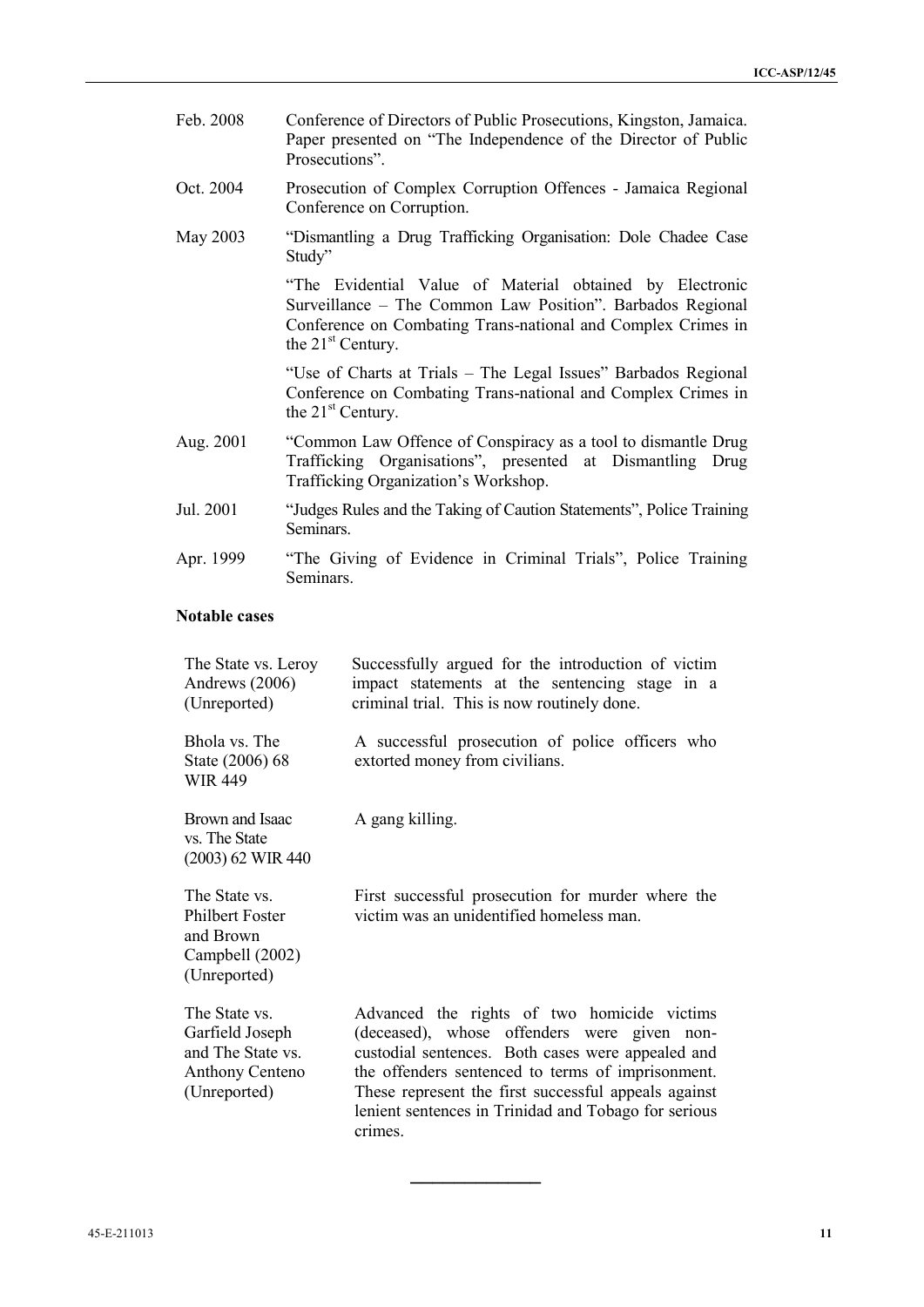# **2. Van Rompaey, Leslie (Uruguay)**

[Original: Spanish]

#### **Note verbale**

The Embassy of the Oriental Republic of Uruguay to the Kingdom of the Netherlands presents its compliments to the Secretariat of the Assembly of States Parties to the Rome Statute and, with reference to note ICC-ASP/12/S/14, of 26 April 2013, has the honor to inform that the Government of the Republic has decided to nominate Judge Dr. Leslie Van Rompaey, former President of the Supreme Court of Justice of Uruguay, as a candidate to be elected as Judge of the International Criminal Court at the elections to be held during the twelfth session of the Assembly, in The Hague, from 20 to 28 November 2013.

In consideration of the recognized competence acquired throughout his outstanding judicial career, the Government of Uruguay declares that Judge Dr. Van Rompaey fulfills the criteria established in article 36 of the Rome Statute, and specifically requests the inclusion of his candidacy in list A (article 36, paragraph 5, of the Statute), and his consideration as one of the candidates from Latin America and the Caribbean.

For the purposes of article 36, paragraph 8 (a), subparagraphs (i) to (iii), Judge Dr. Van Rompaey will represent the continental or civil law system.

A statement under article 36, paragraph 4 (a), of the Rome Statute, together with the candidate's curriculum vitae, are attached hereto.

**\_\_\_\_\_\_\_\_\_\_\_**

### **Statement of qualifications**

*The declaration below is submitted pursuant to article 36 of the Rome Statute and paragraph 6 of the resolution of the Assembly of States Parties on the Procedure for the nomination and election of judges of the International Criminal Court (ICC/ASP/3/Res.6).*

The candidacy of Judge Dr. Leslie Van Rompaey, former President of the Supreme Court of Justice of the Oriental Republic of Uruguay, is submitted for the consideration of the States Parties to the International Criminal Court. Judge Dr. Leslie Van Rompaey is deemed to have the special and exceptional competencies required for appointment as judge of the International Criminal Court (under list A), as attested by his extensive judicial experience and his commitment throughout his career to the principles and objectives underlying the Rome Statute.

Judge Dr. Leslie Van Rompaey has devoted his entire professional career to the service of justice. Shortly after he completed his studies at the University of the Republic, obtaining the degree of Doctor of Law and Social Sciences with brilliant grades, his vocation led him to join the judiciary at the starting level, that is, as Justice of the Peace. His early successes in the judiciary led to his subsequent constant and unimpeded promotions; in 2004 he became President of the Supreme Court of Justice, the highest rank that a Judge of the Republic can hold. Recognizing his exceptional professional qualifications, his peers elected him President of the Supreme Court once again for the 2011 – 2012 period.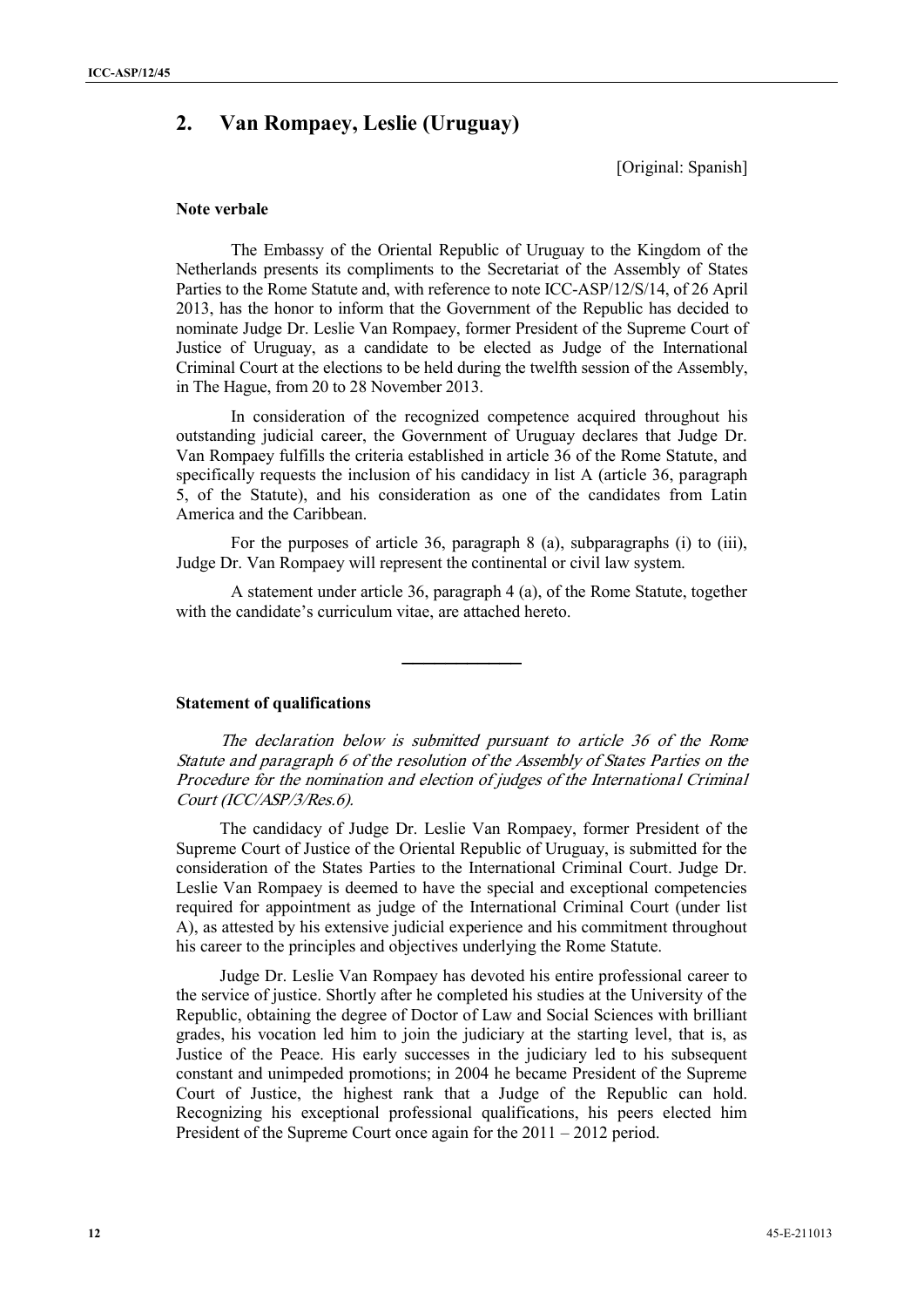The sense of justice and the commitment to the aims and objectives of the International Criminal Court that have been evidenced by Judge Dr. Van Rompaey throughout his entire career can be summarized by the transcendental change undergone by the jurisprudence of the Supreme Court of Justice of Uruguay during the time he served in that body. It declared the unconstitutionality of what was known as the Law on the Expiry of the Punitive Claims of the State, which enshrined the legal impediment for bringing to trial those members of the armed forces who had been indicted for violations of human rights during the military dictatorship in Uruguay, in the 1973-1985 period.

This turn of events made it possible for the Supreme Court of Justice to convict, for the first time, the repressive members of the military who had acted throughout the period. This emerges, for example, from the judgments issued in the cases of Major José Gavazzo *et al*., convicted on 28 counts of especially aggravated manslaughter, and of the former *de facto* President General Gregorio Álvarez *et al.,* convicted on 37 counts of especially aggravated manslaughter.

It should be pointed out that the opinion of the Supreme Court of Justice concerning the "Expiry Law", as well as the judgments delivered, received the utmost attention of national public opinion, given the political sensitivity of the cases in question.

Furthermore, the relevance of the actions of Judge Van Rompaey for the Supreme Court of Justice, and thus for national jurisprudence, is confirmed by the fact that he was entrusted with drafting the two judgments that made it possible to bring former *de facto* President Dr. Juan María Bordaberry to criminal trial.

The professional career of Judge Van Rompaey has not been restricted to the responsibilities of the judiciary in Uruguay; he has also devoted his energies to legal and juridical issues at the regional and international levels. In this regard, his participation both as a speaker and as a consultant is as intense as it is recognized; he has participated in different fora, such as specialized conferences and projects organized by different juridical institutions, such as the United Nations Latin American Institute for the Prevention of Crime and the Treatment of Offenders (ILANUD), the Inter-American Bar Foundation, the United Nations Mission for the Verification of Human Rights in Guatemala (MINAGUA), and the United Nations themselves.

Dr. Van Rompaey is likewise intensely involved in lecturing in several specialized centers where Law is taught. He also carries out legal investigation, as is evidenced by his publication of a considerable number of papers and specialized works.

Judge Dr. Van Rompaey's established competence is further evidenced by several requests made by the national authorities for his advice on key issues for the advancement and organization of the legal system of Uruguay. In this regard, he has achieved recognition for his contributions to the implementation of the new General Procedural Code, the constitutional reform of the judiciary fostered by the Executive in 1993, and the practical improvements introduced in the administration of justice.

As concerns the requisites contained in article 36, paragraph 3 (c) of the Rome Statute, Judge Dr. Leslie Van Rompaey is fluent in the working languages of the International Criminal Court, as well as in Portuguese and Italian.

**\_\_\_\_\_\_\_\_\_\_\_**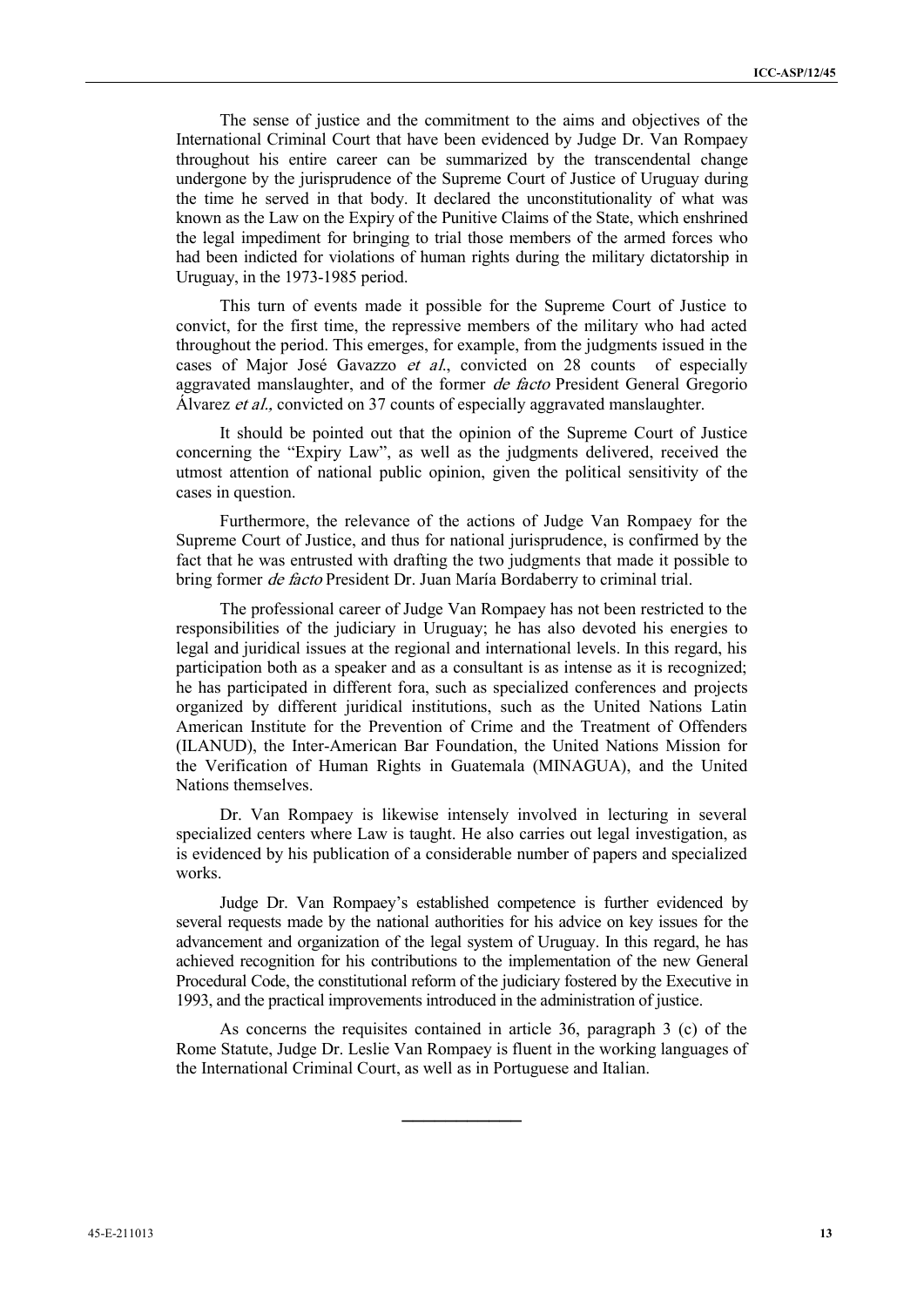### **Personal data**

Date of birth: 21 December 1946; Montevideo, Uruguay

Marital status: Married

### **Languages**

English, French, Portuguese and Italian

### **Judicial career**

April 1975: Obtained a Doctorate in Law and Social Sciences from the Faculty of Law.

May 1975: Joined the judiciary as Justice of the Peace in the 12th. Judicial Section of Colonia.

April 1977: Promoted to Judge of the Court of First Instance of the department of Rivera (one of the most important of the nineteen jurisdictions into which Uruguay is divided), whose competence is primarily concerned with criminal cases of greater importance, occurred in that department.

April 1980: Promoted to Investigating Judge of Montevideo (capital of Uruguay), with an exclusively criminal jurisdiction.

April 1988: Promoted to Investigating Judge of Montevideo, Second Turn.

First Instance, Civil Court 10 of Montevideo, 14th. Turn.

August 1986: Promoted to Justice of the Court of Appeals, Civil Court 10, 5th. Turn.

February 2002: Appointed Justice of the Supreme Court.

2004–2005 and 2011–2012: Chief Justice of the Supreme Court.

In his capacity of Justice of the Supreme Court, he exercised criminal jurisdiction (cassation and review of the constitutionality of laws) over a period of ten years.

In this context, mention is made of his relevant participation in the declaration of unconstitutionality of the Law on the Expiry of the Punitive Claims of the State, which had enshrined the legal impediment for bringing to trial those members of the armed forces who had been indicted for the violation of human rights during the dictatorship; the conviction of José Gavazzo *et al.* (judgment 1501 of 6.5.2011), repressive members of the dictatorship, on 28 counts of especially aggravated manslaughter; and the conviction of the former *de facto* President, General Gregorio Álvarez, *et al.* (judgment 3033 of 22.8.2011), on 37 counts of especially aggravated manslaughter.

- It should be noted that in both cases he issued a dissenting opinion (minority report) wherein he specified that the actions being tried contained the element of enforced disappearance of persons.

- Drafted judgments 973 of 15.8.2003 and 1026 of 26.8.2003, which laid the ground for the criminal prosecution of former *de facto* President Dr. Juan M. Bordaberry.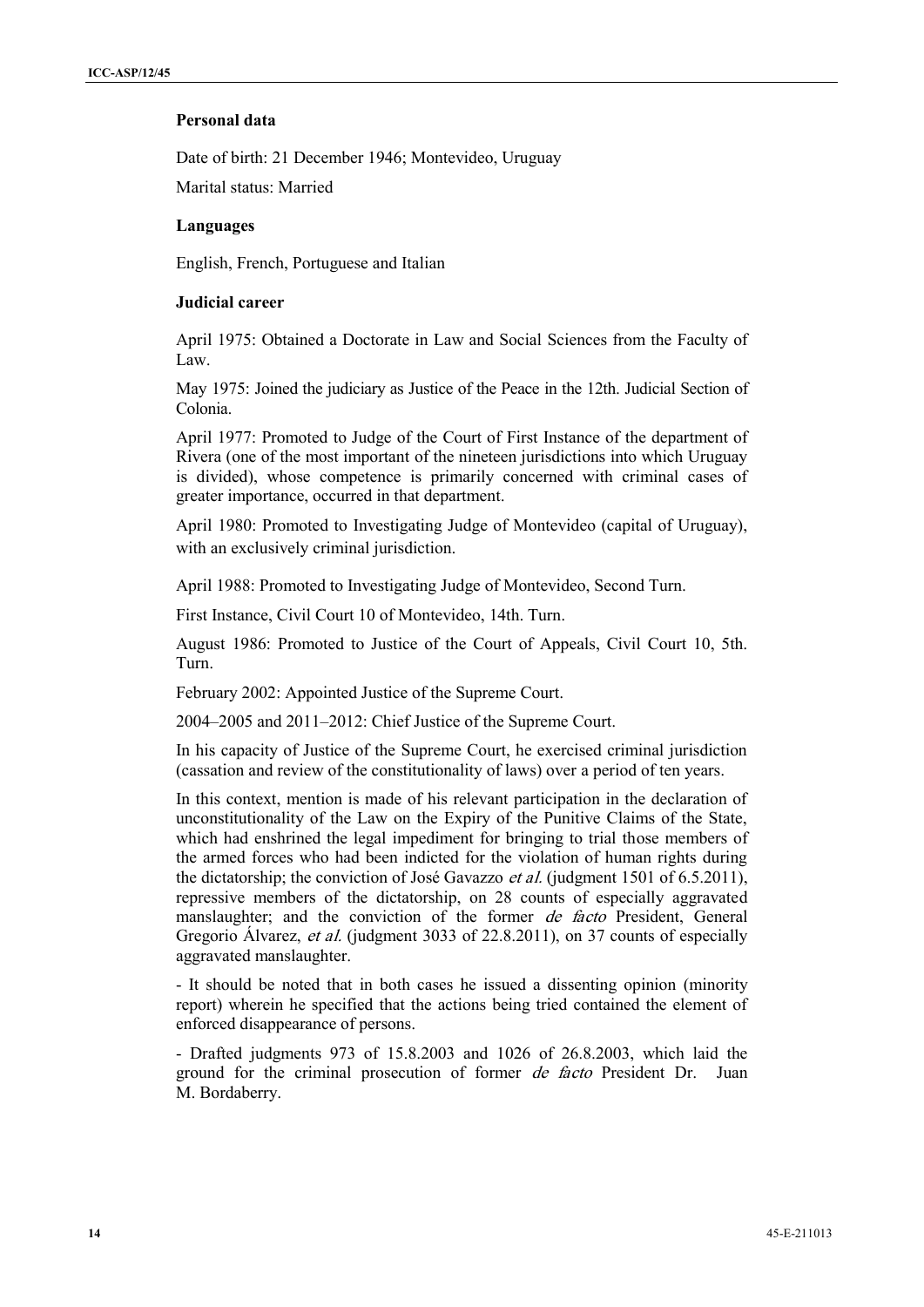#### **Activities abroad**

November 1987: Was granted a scholarship by the United Nations Latin American Institute for the Prevention of Crime and the Treatment of Offenders (ILANUD) to participate in a course on "Agrarian Law: Administration and institutionalization of agrarian justice in Latin America", in Caracas (Venezuela).

December 1988: Participated in the seminar "Perspectives of Agrarian Justice in Latin America", organized by ILANUD in San Jose (Costa Rica).

August 1989: Was invited by the Inter-American Bar Foundation to participate, together with delegates from all the Latin American countries, in a congress held in Rio de Janeiro. The theme of the congress was "Strengthening Justice in Latin America"; he is a founding member of the Inter-American Association for the Administration of Justice, which was established on that occasion.

September 1993: Gave a presentation outlining the civil procedure reform, and specifically the case of Uruguay, during the First Seminar on the Basic Aspects of Judicial Reform, held in Sucre (Bolivia) under the auspices of the Supreme Court, the World Bank, the United States Agency for International Development (USAID) and the United Nations Development Programme (UNDP).

July 23 – 27, 1995: Participated in the coordination and conduct of the "Seminar on the Modernization of Justice – Ensuring the Rule of Law".

Oralization of Non-Criminal Justice in Guatemala, organized by the Judicial Body, the United Nations Mission in Guatemala (MINUGUA) and UNDP.

27 July 1995: Participated in an academic forum held in the School of Legal and Social Sciences of the University of San Carlos, Guatemala, on the Orality of Non- Criminal Justice.

2 - 3 November 1995: Delivered a presentation at the Seminar on the Oralization of Non-Criminal Justice in Guatemala, organized by the University of San Carlos, the Rafael Landivar University and the MINUGUA-UNDP Joint Unit.

8 - 21 September 1996: Evaluation and coordination consultant for the United Nations in the modernization project for the evaluation and coordination of the Code of Civil Procedure of Guatemala. Gave several conferences, both at the capital and in other cities of Guatemala, on the experience and principles of the General Procedural Code of Uruguay, and the basis of the Latin American Model Procedural Code and its application in the Guatemalan reform.

13 January - 1 February 1998: Adviser to the Commission for Strengthening Justice, Guatemala, United Nations in Guatemala.

May 2002: Participated in the Advisory Group on the Simplification of Processes, held in Asuncion (Paraguay).

27 - 29 November 2002: Represented the Supreme Court of Justice at the VII Latin American Summit of the Presidents of Supreme Courts and Tribunals of Justice, held in Cancun (Mexico).

March 2003: Participated as representative of the Supreme Court of Justice in the First Preparatory Meeting for the VIII Latin American Summit of the Presidents of Supreme Courts and Tribunals of Justice and the IV Meeting of Latin American Judicial Councils, held in Santa Cruz de la Sierra (Bolivia).

18 - 11 September 2003: Represented the Supreme Court of Justice in the VIII Latin American Summit of Presidents of the Supreme Courts and Tribunals of Justice and the IV Meeting of Latin American Judicial Councils, held in Cartagena de Indias (Colombia).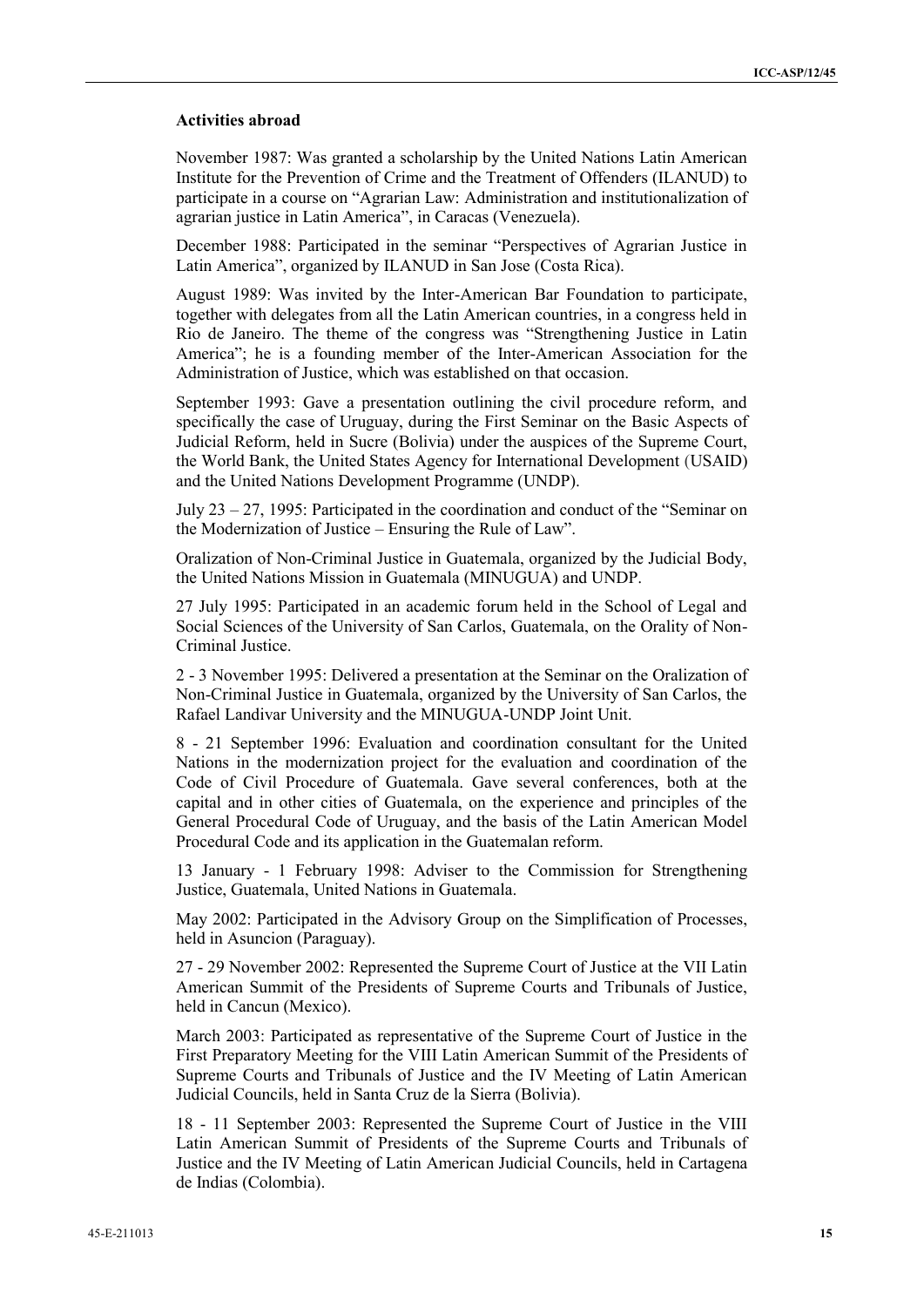1 - 21 April 2004: Participated in the I Meeting of Presidents of Supreme Courts and Prosecutors General of Latin America and the Caribbean, held in San Jose, Costa Rica.

November 2004: Represented the Supreme Court of Justice in the II Meeting of Supreme Courts of Mercosur Member States and Associate Members, held in Brasilia.

March 2006: Participated as a representative in the XIII Latin American Judicial Summit, held in Santo Domingo de Heredia (Costa Rica).

May 2006: Designated by the Supreme Court of Justice to participate in the V Latin American Conference on Constitutional Justice, in Santa Cruz de la Sierra (Bolivia).

November 2007: Designated by the Supreme Court of Justice to participate in the European Union-Mercosur Conference on International Cooperation against Fraud and Corruption, organized by the European Anti-Fraud Office, from 12 to 14 November 2007.

November 2007: Participated in the VI Latin American Conference on Constitutional Justice, which took place in Cartagena de Indias (Colombia).

June 2008; Designated by the Supreme Court of Justice to participate in a Seminar on Constitutional guarantees of vulnerable groups, persons deprived of their liberty, in Buenos Aires (Argentina).

October 2008: Participated in the III Summit of Presidents of the Judiciary of the Union of South American Nations (UNASUR), held in Venezuela.

April 2009: Participated in the VII Edition of the Conference held by the Pro- Tempore Secretariat of the Latin American Conference on Justice, held in Merida, Yucatan (Mexico).

May 2009: Participated in the I Latin American Seminar on Transparency, Accountability and Integrity of the Judiciary (Chile).

May 2009: Participated in the academic event "Science and Technology in Judicial Proceedings", Buenos Aires (Argentina).

July 2009: Designated by the Supreme Court of Justice to participate in the IV Summit of Presidents of the Judiciary of UNASUR, held in Cartagena de Indias (Colombia).

November 2009: Participated in a Bilateral Visit to the Supreme Court and General Council of the Judiciary of Spain, Madrid (Spain).

August 2010: Participated in the First Meeting of the Coordination and Monitoring Commission, in the context of the XVI Summit held in the Argentine Republic in 2012.

3-8 October 2010: Participated in the XVII Meeting of Presidents and Judges of the Courts and Constitutional Chambers of Latin America, held in Panama City.

#### **Participation in academic events in the field of Law**

September 1982: participated in a postgraduate specialization course on Jurisdictional Challenges, held in Uruguay.

December 1987: participated as a speaker in the First Symposium on Civil Liability in Overland Transport, held in Uruguay.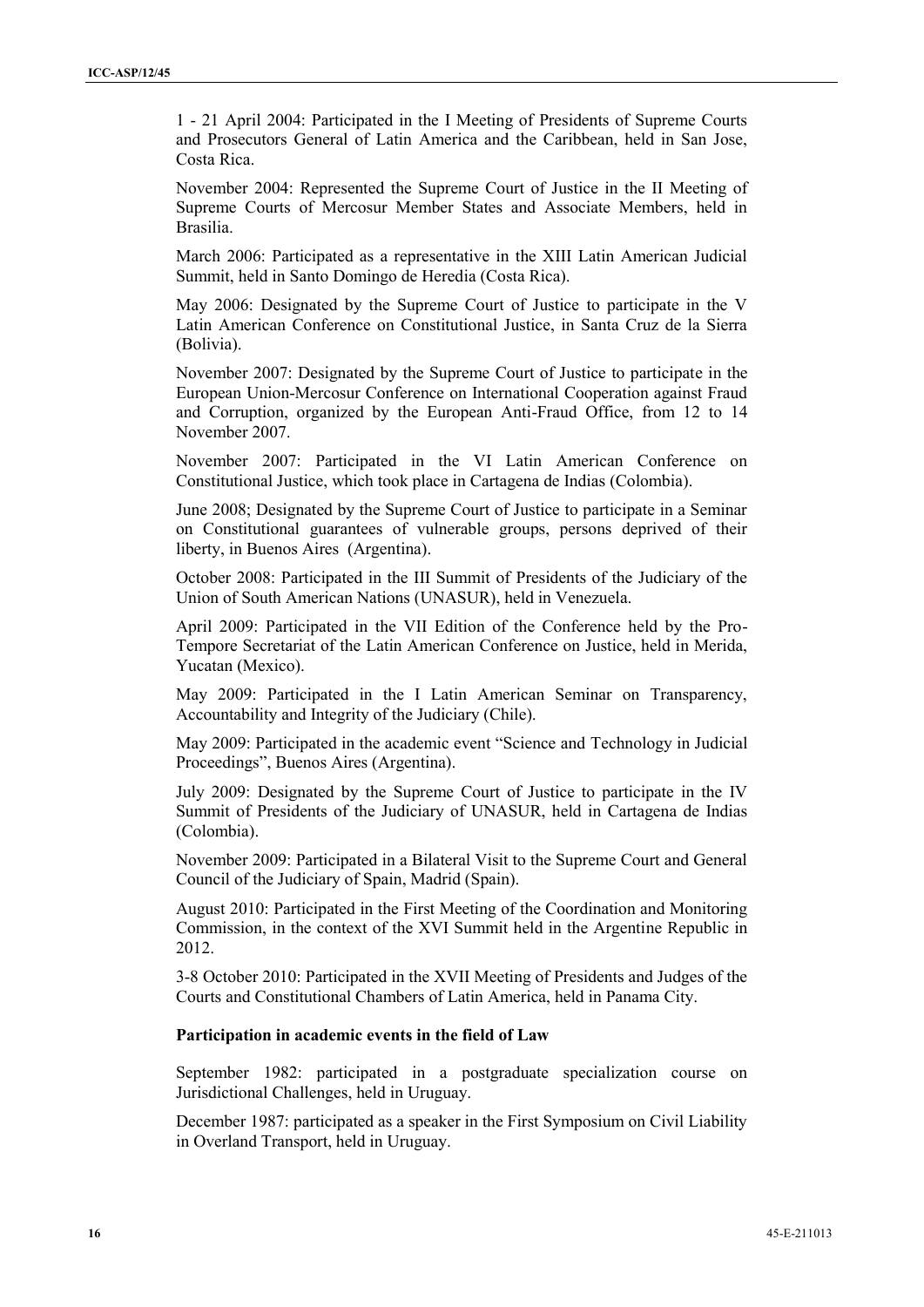October 1989: participated as a speaker in the Workshop on the General Procedural Code, in the city of Treinta y Tres (Uruguay).

Over the years 1989 and 1990, and in the context of the entry into force of the new General Procedural Code, gave conferences and participated as a panel member in events organized by the Bar Associations of the Interior and of Montevideo, and the Association of Judges of Uruguay.

June 1991: Participated in the Congress of Tort Law, organized by the Bar Association of the city of Buenos Aires.

September 1992: Participated in the First Meeting between Uruguayan and Brazilian Judges.

November 1992: Participated as full member in the VI River Plate Legal Workshop, held in Punta del Este.

September 1993: Was invited to participate in the Third River Plate Congress of Maritime Law, held in the city of Montevideo.

September 1999: Participated as a speaker, representing the Supreme Court of Justice, in a Seminar on Public Law, Rule of Law and Responsibility of the State, held in Uruguay.

August 2002: Participated in the Final Round Table of the III International Seminar on Public Law, with a presentation on the subject of Terrorism as a gross violation of Human Rights and the desirability of international jurisdiction over the matter, together with Dr. Héctor Gros Espiell, Dr. Mariano Brito and Dr. Gonzalo Aguirre (Uruguay).

August 2008: Participated in the 35<sup>th</sup>. Special Session of the Inter-American Court of Human Rights, held in the MERCOSUR Building (Uruguay).

September 2009: Participated as a speaker in the II Mercosur Congress on the Assessment of Bodily Injuries and the III River Plate Meeting on Legal Medicine (Uruguay).

17-18 June 2011: Participated as a speaker in the III Regional Meeting of the Mercosur Association of Children's Court and Juvenile Court Judges, "Building a Justice that is Adapted to Boys, Girls and Adolescents" (Uruguay).

#### **Sample publications**

- o "La Policía Judicial" ("The Judiciary Police"), with Dr. Hugo Bermúdez, Judicatura, No. 16. "La Policía Judicial ("The Judiciary Police"), with Dr. Hugo Bermúdez, Rivera Workshop on Procedural Law, FCU, 1985.
- o "El rechazo liminar de las excepciones inadmisibles en el juicio ejecutivo cambiario" ("Rejection *in limine* of unacceptable exceptions in executive debt collection proceedings"), Judicatura, No. 23.
- o "Alcance del deber de Averiguación de la verdad de los hechos alegados por las partes en el C.G.P. (Art. 25.2)" ("Scope of duty in ascertaining the truth of the facts pleaded by the parties in the G.P.C. (Art. 25.2)"), Judicatura, No. 29.
- o "Un nuevo enfoque sobre la guarda en la responsabilidad por el hecho de las cosas el dependiente es guardián del comportamiento" ("A new approach to custody in liability for the fact of things: the dependant as the guardian of behavior"), Judicatura, No. 32,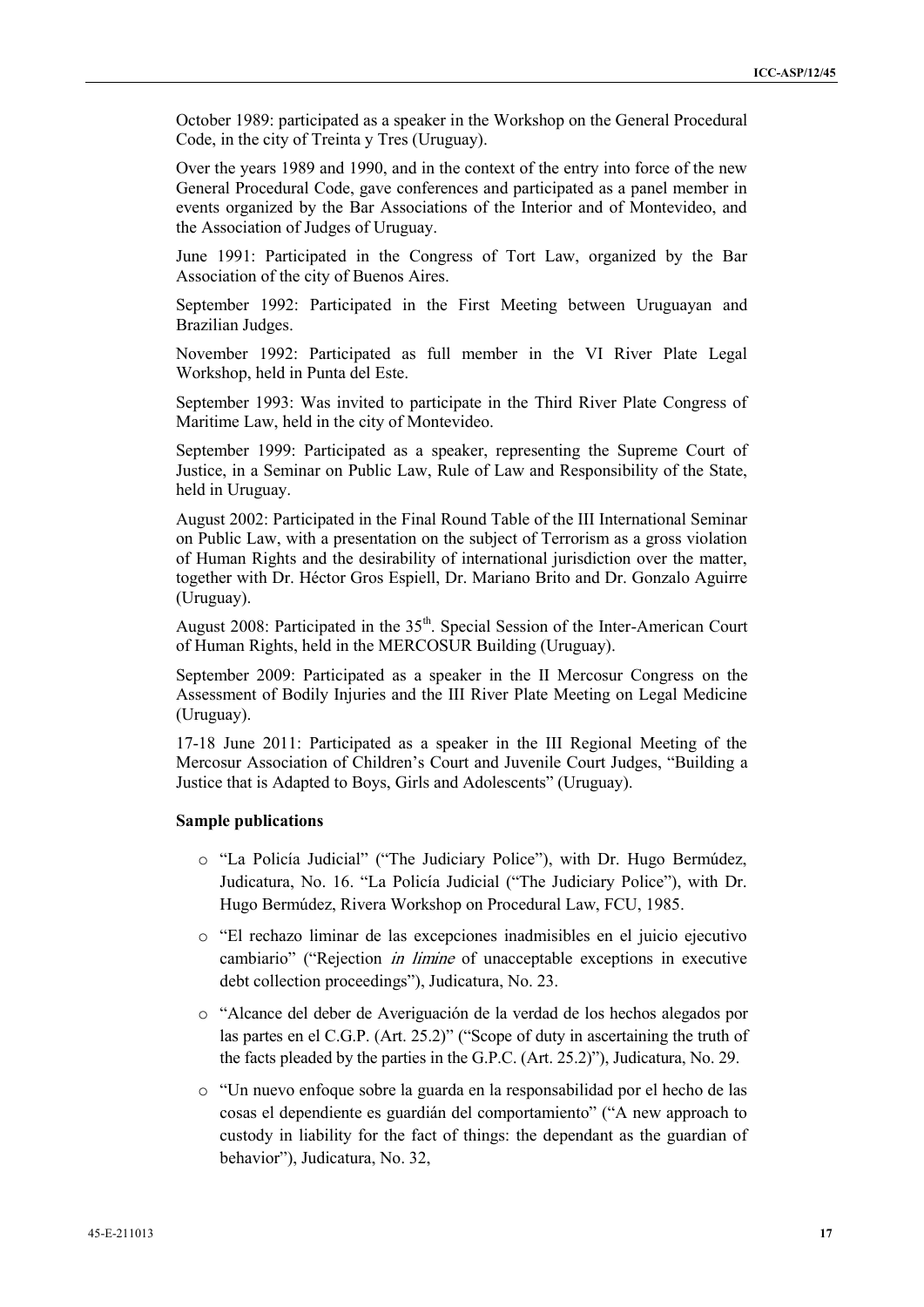- o "La teoría de las cargas procesales dinámicas en el Derecho uruguayo" ("The theory of dynamic procedural obligations in Uruguayan Law"), La Justicia Uruguaya, No. 111.
- o "El Derecho y la Justicia" ("Law and Justice"), Revista de la Universidad de Montevideo No. 8, 2005.
- o On the occasion of the III International Seminar on Public Law, his presentation delivered during the Round Table, Terrorism ass a gross violation of Human Rights and the desirability of international jurisdiction over the matter, was published in Revista de Derecho III, U.C.U.D.A.L.
- o Contributed to the book "La ciencia del derecho procesal constitucional" ("Constitutional procedural law as a science"). Studies in honor of Héctor Fix-Zamudio on the occasion of his 50 years of research in the Law. Volume III: "La justicia constitucional en el Uruguay. Coordinación de los principios de separación de poderes y sometimiento de toda la normativa a la Constitución" ("Constitutional justice in Uruguay. Coordination of the principle of separation of powers and submission of all legislation to the Constitution").

Hyperlink http://www.bibliojuridica.org/libros/6/2557/32.pdf

#### **Academic activities**

Since 1988, has lectured in Civil Law, Civil and Commercial Procedural Law, in the context of training and capacity building of judges provided in the Center of Judicial Studies of Uruguay.

Among others, he taught the following courses:

- o Civil Procedural Law for Candidates to the Judicature, 23 to 3 May 1989.
- o Workshop on the Precautionary Process, 15 to 17 October 1990.
- o Workshop on the Voluntary Process, 1 to 22 October 1990.
- o Workshop on the Application of the General Procedural Code, 11 to 15 March 1991.
- o Second Module on the G.P.C., 1 March 1991.
- o Civil Law Module, 3 November to 1 December 1991.
- o Civil Procedural Law Workshop, to 18 March 1992.
- o Civil Procedural Law Workshop, 23 April to 12 May 1992.
- o Civil Procedural Law Workshop, 5, 7, 12, 14, and 1 May 1992.
- o Civil Procedural Workshop. Refresher training, Level II, 22, 24, 26 and 2 June 1992.
- o Civil Law Workshop in Tacuarembó, 14 and 15 November 1992.
- o Civil Law Workshop on Breach of Contract, with Dr. Carlos de Cores, at the Catholic University of Uruguay, September 1993.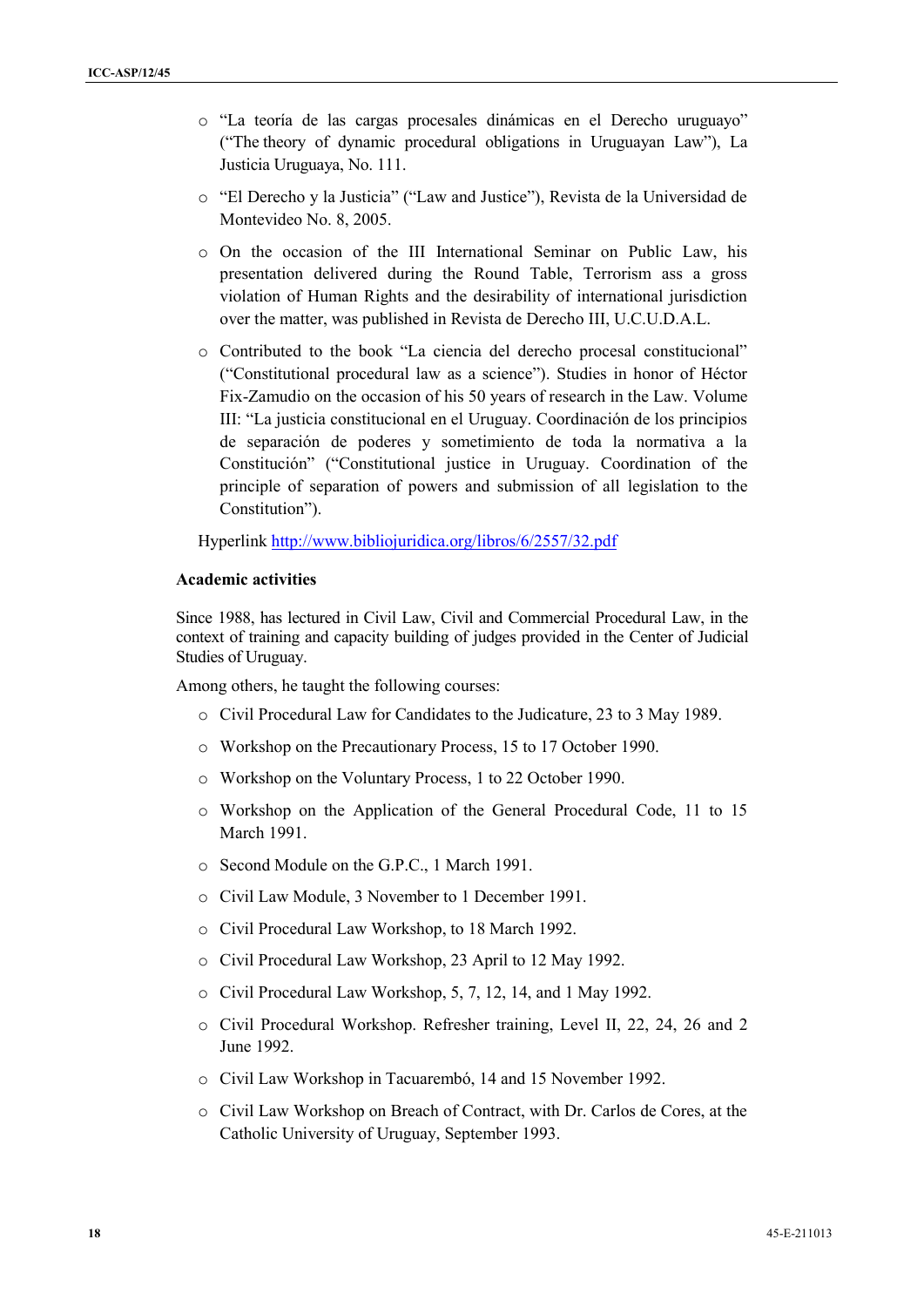During 1993, participated in workshops organized by the Center of Judicial Studies of Uruguay (Part II) as well as in the workshop on Securities and means for combatting fraudulent insolvency of debtors.

In 1994 and 1995, taught in several workshops for judges on extra-contractual liability, burden and standard of proof, simulation of contract and fraudulent conveyance.

In September 1995, gave a conference on the theory of Disregard of legal entity at the Uruguayan Institute of Business Studies.

In July 1996: Workshop on the assessment of moral damages, updating and legal interests at the Center of Judicial Studies of Uruguay.

In November 1997, co-directed with Dr. Elena Martinez the Workshop on Civil Liability of the Media at the Center of Judicial Studies of Uruguay.

From April 2002 to date, co-directs the module on Judicial Office Techniques, judicial motivation and reasoning, in the context of the Center of Judicial Studies course taught to candidates to the Judicature.

#### **Other activities**

Member of the Commission in charge of advising the Supreme Court of Justice on the implementation of the entry into force of the General Procedural Code.

Together with Drs. Torello, Galagorri, Lombardi and Martins, Member of the Commission appointed by the then President of the Republic to draft the project guidelines for the constitutional reform of the Judiciary

Member of the Supreme Court of Justice's Advisory Commission entrusted with evaluating judges prior to their transfer and promotion (1996-1997).

Head of the Advisory and Monitoring Committee designated by the Supreme Court of Justice for the implementation and execution of the loan arranged with the Inter- American Development Bank (IDB) for the improvement of justice services.

Member of the Coordination and Monitoring Commission, Latin American Judicial Summit Group.

**\_\_\_\_\_\_\_\_\_\_\_**

45-E-211013 **19**